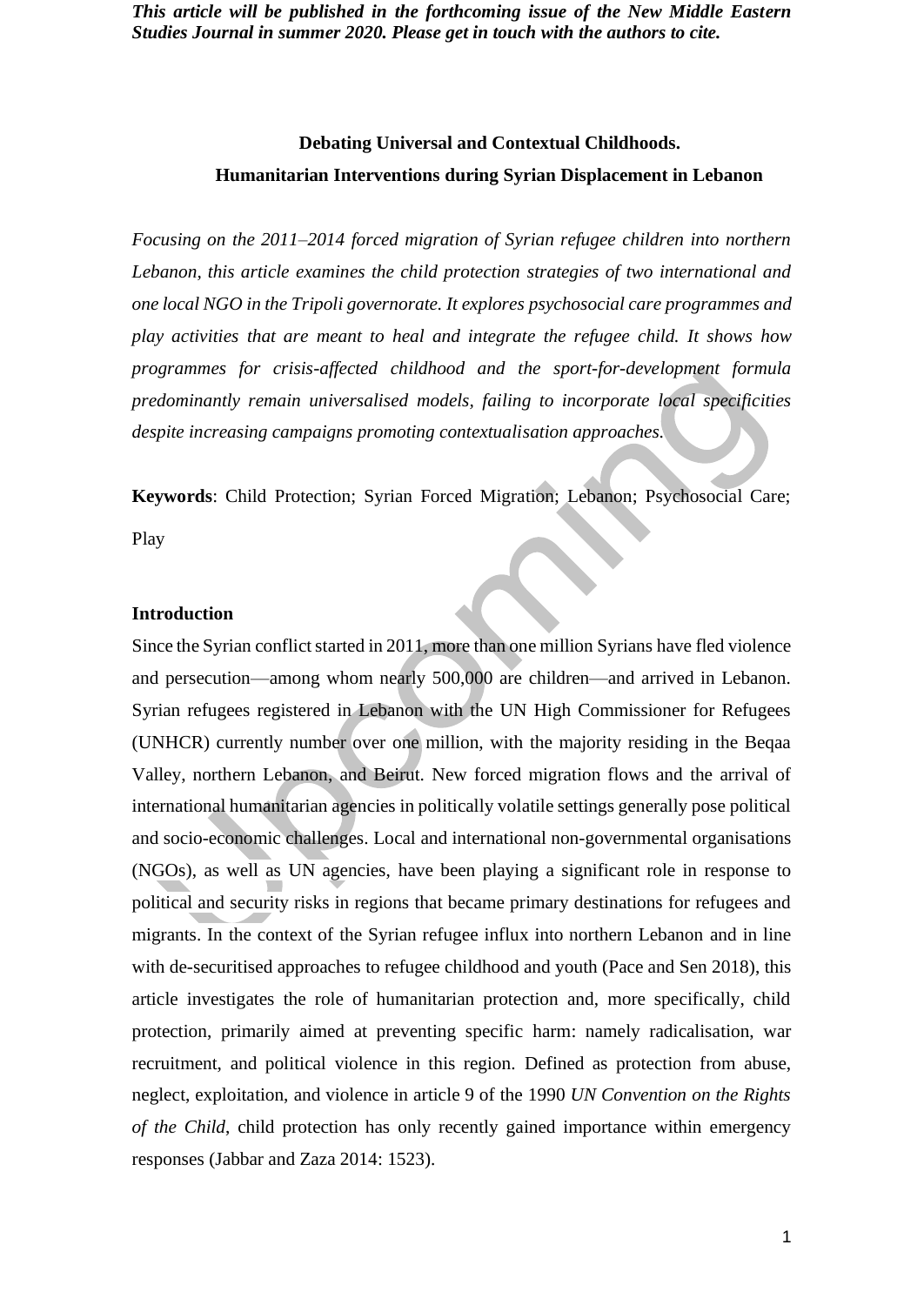Overall, our fieldwork findings in Lebanon indicate that local and refugee child protection interventions, implemented in contexts of chronic poverty and vulnerability which have later turned into spaces of crisis management, do not manage to shift from a universal to a local paradigm. Findings rather point to an unproductive entanglement of the *universal* – which often characterises the philosophy of global humanitarianism– with the *local* –Eg. everyday struggles oscillating between economic hardships, political repression, and war– and to a strategic *impasse* in humanitarian programming. The local and international humanitarian agencies that are presently addressing the Syrian refugee crisis in Syria's neighboring countries predominantly rely on two different strategies: psychosocial support for war-affected children and youth and play and sports activities. Predominantly led by Global North's models of care and protection, these strategies are mostly employed to enhance social cohesion and stability within demographically diverse settings. Indeed, with a focus shift from more recent refugees to broader vulnerable categories of children, humanitarian agencies have enlarged their scope of intervention by including Lebanese youth and children in their programmes. However, in practice, these NGOs tend to address each national group separately to avoid complex relationships with contextual actors and involvement with local governance. The vulnerable children who are addressed by the humanitarian programmes represent a blurred vulnerable category; most of them relocated to Lebanon as a result of human displacement through war, but they end up facing issues of food security, healthcare, clean water, employment, and housing. These latter concerns, not directly related to emergency crises caused by war, impinge on local lives to the same or greater extent as threats of violence (Chatty et al. 2005: 397).

By using NGO discourse analysis and interview-based material, we intend to examine the humanitarian practices that address children's experiences of forced migration, their different vulnerabilities, and, at times, their dire living conditions. We analyse the psychosocial support and play activity programmes and the theoretical approaches to child protection adopted by two international NGOs—War Child Holland (WCH) and Right to Play (RtP)—and one local NGO—Himaya (meaning 'protection' in Arabic). All of these organisations officially adopt a community-based approach, having shifted their focus from emergency relief to longer-term development programmes due to the protracted regional emergency and crises.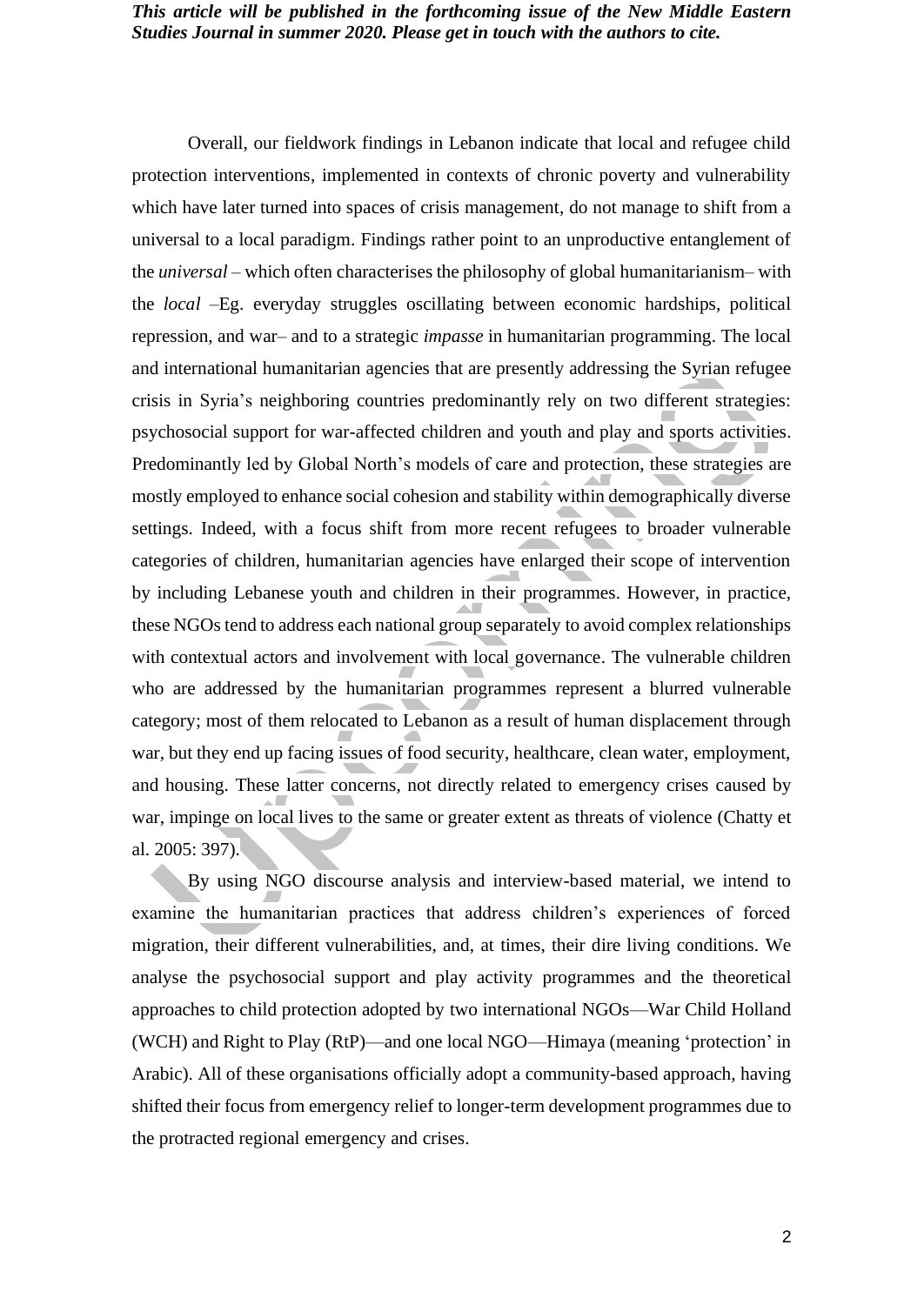Through child-focused programmes carried out in northern Lebanon, WCH has implemented its internationally well-known methodological package called I-DEAL, which represents a key psychosocial component of its programmes. The WCH's playand sport-based activities in the Lebanese context have additionally drawn on the theory of change (ToC), presently adopted by several international organisations (INGOs), and the sport-for-development (S4D) approach, which also inspires the RtP's initiatives. In this framework, the local NGO Himaya runs the resilience program, which is likewise aimed at providing individual psychosocial assistance for children between 12 and 18 years of age.

In the summer and fall of 2016, in the Tripoli governorate, we conducted semistructured interviews with four staff members from WCH and Himaya, 15 boy soccer players aged 8–13 and three field coaches trained by RtP. Access to the children was provided only by RtP (a factor that may have limited the implementation of independent selection criteria in our methodology). We also combined the interviews with NGO discourse analysis, based on the campaign and policy material the three NGOs provided us with and the material they published online.

An up-close look at our context importantly shows how the historical past of Lebanon's Tripoli is one of the pull factors for NGO programmes meant to address childhood and youth. The relationship of Tripoli-based Lebanese and Syrian nationals with political violence is related to the Syrian army's presence in the country from 1976, which started during the Lebanese civil war until 2005. In 2005, the Syrian President Bashar al-Assad decided to end the so-called *Pax Syriana*, which had been ratified in the framework of the 1989 Taif Agreement. The Syrian presence is still remembered as an experience of repression, detention, urban destruction, rape, and economic crackdown (Author 2017), especially in the North of Lebanon where there is a longstanding history of political opposition to the Assad regime. Tripoli and the whole northern region of Lebanon were ignored regarding post-war economic empowerment and reconstruction, and Tripoli's urban poor remained marginalised by state policies and services (Seurat 2012). This region was also rarely addressed by NGOs before the Syrian humanitarian crisis. Neglect thus incubated widespread feelings of frustration among later Lebanese generations in the Tripoli governorate today. These people share resources and space with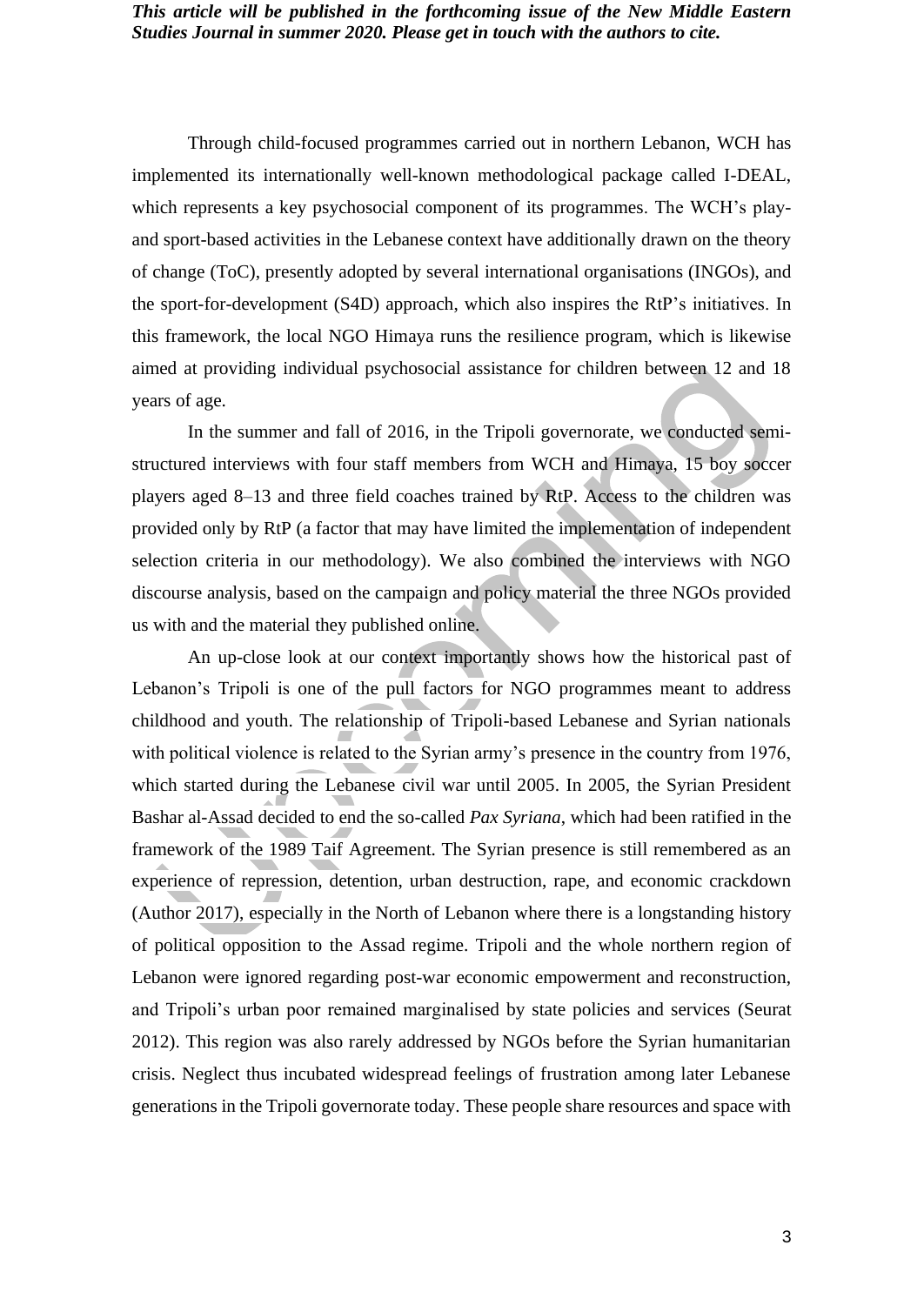Syrian refugees and Palestinian youth who mostly reside in the neighboring Baddawi camp, established in 1955.

Against the backdrop of an increasing number of humanitarian programmes in the Tripoli area, young newcomers, as well as poor local youth, have come to be practically addressed as people of concern (PoC) and as a homogenously vulnerable group. We will show how international programmes have officially approached local and refugee beneficiaries as subjects of decision-making and politico-social awareness, but they fail to concretely do so. In this context, single local operators who work either for international or local NGOs—rather than local entities *per se*—endeavour to emerge as policy-makers within these organisations, emphasising the tension between official discourse and concrete program implementation. In this framework, the humanitarian discourse about children's vulnerability and protection is formulated according to universalised concepts of childhood (Cheney 2010). Conscious of the emergence of a sociological field of childhood studies in the early 1990s and a rights-based approach within the field (Hart 2014), we illustrate the complex nuances of vulnerability, war- and displacement-induced trauma in violence-ridden settings, and unravel the diverse understanding and expectations about child protection and integration in regional displacement settings. By drawing on interview-based analysis of humanitarian discourse and strategies, this article offers a specific focus on the pragmatic complexities of paving ground for a nuanced understanding of childhood and humanitarian practices beyond the Global North-Global South binary. With this purpose, we endeavour to build an intersectional space between the studies of childhood, humanitarian protection, and articulated forms of vulnerability in Lebanon. In more detail, intersectionality can better capture the complex arrangements of children's lives in contexts characterized by chronic vulnerability, which have later turned into spaces governed by crisis management. Echoing recent theories on how the 'cultural translations' of universal models and particularism do not necessarily destabilise 'the hegemony of a modern western childhood' (Balagopalan 2019: 25), we likewise show how, to a certain extent, the particular is already incorporated into the universal in a way that it does not challenge the 'fixity of the universal itself' (Balagopalan 2019: 26).

With this purpose, we first explain how child protection historically emerged as a political and juridical concern in Western settings, and how 'northern-led'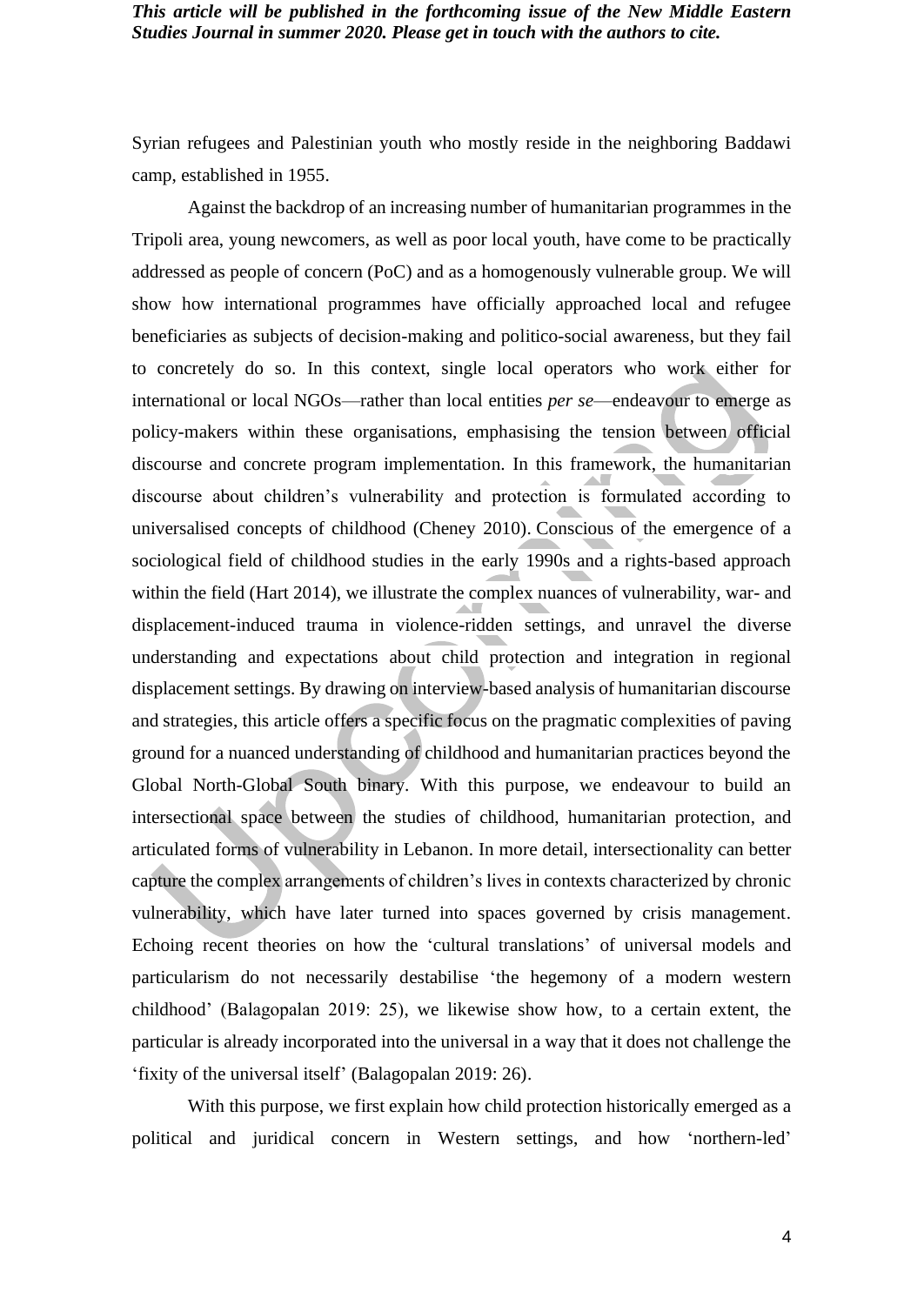humanitarianism operating across the Global North and Global South contributed to the dissemination of a –presumably universal– definition of childhood which revolves around innocence, an acontextual need for protection, and child vulnerability. We build on the scholarly literature which shows how Western-driven humanitarian work with children in conflict and crisis settings makes northern subjects the guardians of such a universal childhood.

Then, we focus on psychosocial support programmes and play and sports activities that are deployed in the framework of child protection interventions in order to 'heal' children affected by vulnerabilities and war-caused trauma. While this article does not endeavour to propose an alternative model of psychosocial care, it efficaciously shows how trauma –defined by Western clinical and psychological traditions–is not locally perceived as able to address broader traumatic experiences and everyday hardships. As a result, while INGO official strategies are seemingly more context cognizant, from a local and refugee perspective, such programmes fail to acknowledge the complexity of the Lebanese context and its historical relationship with Syria and regional displacement. However conscious of the contextual constraints, we show how such child protection interventions are still unable to enhance social cohesion because of the compartmentalisation of their professional activities.

On the one side, we will prove how INGO local staff members - and not necessarily local NGOs *per se* - play a crucial role in contextualising child-focused programmes and in promoting a participatory approach. On the other, it will be evident how such international-local partnerships, from a practical perspective, still largely preserve the northern hegemony over conceptions of childhood and protection in vulnerable settings.

#### **Debating Child Protection through Universalised and Contextualised Approaches**

In the Western European context, child protection practices are the result of historical changes in the adult's social attitudes toward children at the micro and macro levels (Ariès 1973 and Fass 2013). This comes to explain how, for international humanitarian action, children became PoC regarding their experiences of forced migration and with their parenting. The distinctive innocence of children considers them as human beings in need of protection, adults' primary love objects, and the future of the global society. According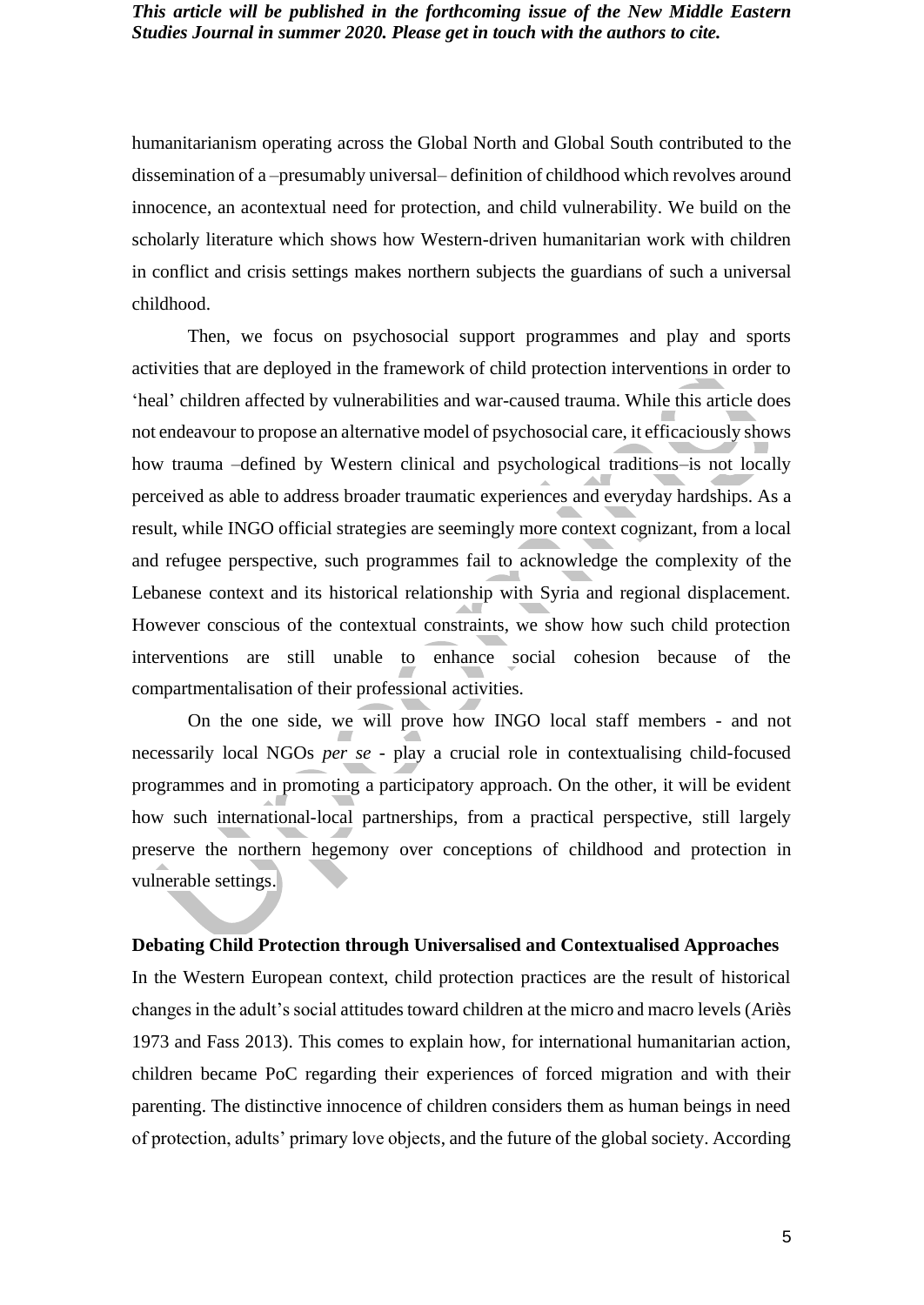to this approach, adult people are to become more watchful protectors and attentive to children's wellbeing (Jenks 1996).

The sentimentalisation and sacralisation of the child (Zelizer 1985) in the Western world have baptised the twentieth century as the 'century of the child' (Key 1909). Throughout this century, particular importance has been given to ensure a higher legal and moral status for children at an international level. Jurists pioneered the creation of transnational techniques and the elaboration of a universal language of children's rights. They laid the foundations for recognising rights and giving protection to orphaned children, children born from stateless parents, and children displaced by conflict, migration, or poverty. In this framework, the League of Nations' Committee for the Protection of Children (1919) and other humanitarian international organisations such as the Save the Children Fund and the International Committee of the Red Cross took considerable action (Droux 2011). What has been codified as the universalism of children's vulnerability and the right to protection have been ratified in several international normative texts: the *Geneva Declaration on the Rights of the Child* (1924), the *United Nations Declaration on the Rights of the Child* (1959), and the *International Convention on the Rights of the Child* (1989). Likewise, in 1987, a UN commission presented the report, *Winning the Human Race*, which made specific reference to the needs and protection of urban youth and street and refugee children (Chatty et al. 2005: 395).

Following the First and the Second World Wars, and later colonial rule, new global aid actors corroborated this expanding legal field, and intensified the provision of humanitarian assistance in European and non-European territories in order to counterbalance the brutalisation of societies and wars. The international belief of children being vulnerable in crisis settings and their consequent need for protection seemed to provide a panacea and, at least, a short-term solution to social and political brutalities. This way, children-focused programmes came to satisfy both the sense of duty in adults and offer a valid rationale for humanitarian action (Marshall 2002).

The development of an international juridical framework has established specific standards for all children's protection. The work of international agencies contributes to the exportation of the (supposedly universal) Western-constructed definition of childhood to other parts of the world, with at least two significant effects. The 'modern Western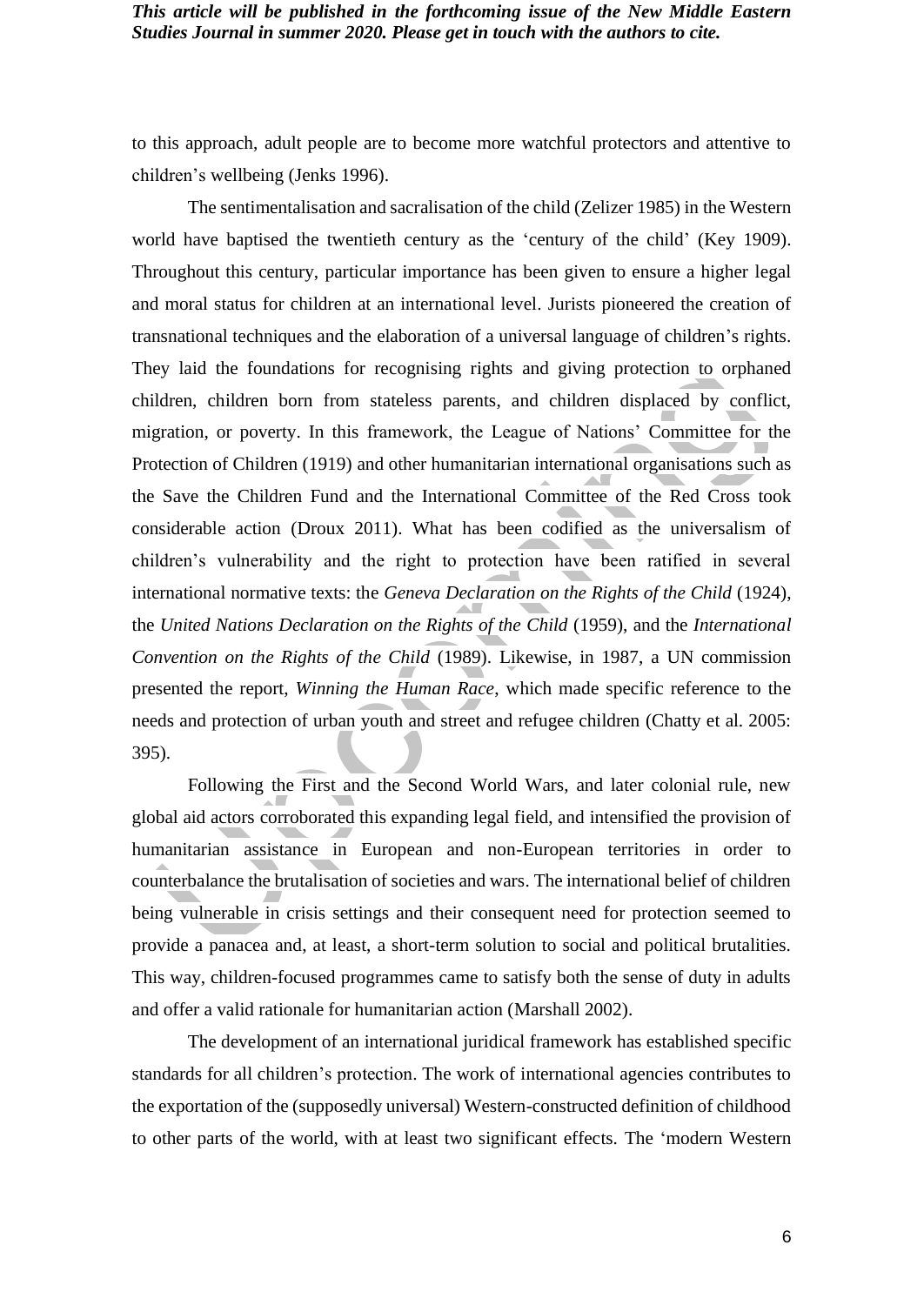notion of childhood has become the childhood by which to judge all societies' (Twum-Danso Imoh and Ame 2012: 3), including the Global South. Its normative protection approach has paved the ground for contemporary strategies of child protection by which international humanitarian agencies tend to assess the state of childhood worldwide.

Models of childhood that are other to the Western codified model are either assessed as improper or are ignored, whereby Western-born international organisations' interventions aim to right wrongs and guarantee a 'normal' childhood to 'children without childhood' (Burman 2008; Boyden et al. 1998). How international organisations aim to protect children is frequently inspired by paternalistic approaches (Burman 1994: 243), according to which adults are better placed to decide what it is in children's best interests. This paternalistic vision of child protection implicitly threatens the recognition of children's agency and participation in wider economic and socio-political processes (Pace and Sen 2018). As a result, universalised conceptions of childhood neutralise and reify children's role in such processes. In this regard, Erica Burman maintains that

The abstraction of childhood [...] detracts from children's rights to their own wider cultural membership […] The dominant view of children as victims politically disenfranchises children from their active roles in war and survival (Burman 1994: 243-244).

Such approaches have often involved the infantilisation of the Global South in relation to the mature, competent, and caring Northern donor (Ibid.). The 'in-need-of-protection children' model, corroborated in both the legal and the humanitarian fields, undermines the understanding of the actual role that children can realistically play in political affairs. It also tends to overlook the impact children's political involvement can have on their lives while coping with crisis-produced hardships.

In response to the universalised normative approach to child protection in international development, a community-engaged approach has been developed. While recognising international human rights as guiding principles, this approach acknowledges the need to adopt those rights in respect of circumstances, cultures, and communities. Contextualisation— complexly interrelated with the 'localisation of aid' agenda in international debates on humanitarian affairs, which we will not discuss in this paper—is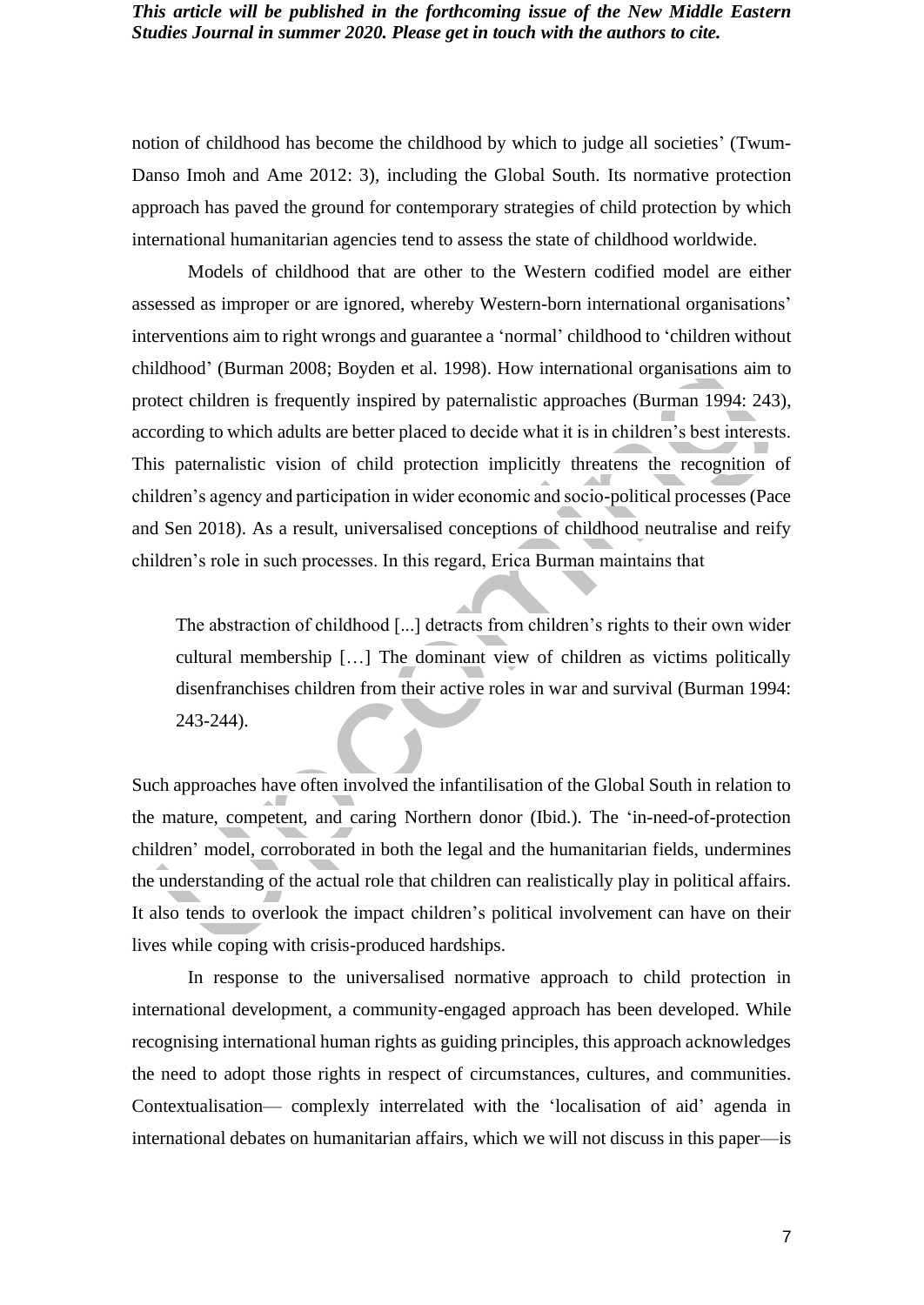a 'newer perspective on how to build child protection, one based […] socially in community dynamics, including the participation of children' (Myers and Bourdillon 2012). The focus is primarily on actors (e.g., communities, families, and children) located within their context*.* This approach avoids the risk of divorcing a phenomenon from the contextual circumstances that define it (Dodge 2011) and challenges the understanding of a singular childhood privileging with 'multiple childhoods' (Bronferbrenner 1979) considering the unique ecological system of individuals' development and social interactions (Balagopalan 2014). Children, as active agents, tailor their relationships with their families, environment, and society. In other terms, contextualisation encourages an approach to children's lives within their pre-existing contexts.

Theoretically, contextualising child protection means gaining a more comprehensive understanding of children's lives and avoiding the introduction of strategies that aim to adapt local values and practices of social protection to universal models, which are thus likely to fail. The contextualised approach rests on a bottom-up child-centered approach, according to which assistance and support practices come from internal social relations (Heissler 2012). Indeed, this approach is beneficial to understanding child-affected issues such as child labour or street children. For instance, children's work is inseparably linked to the socio-cultural context in which it takes place. In this vein, previous studies have demonstrated the contextual nature of international concerns such as child labour. For instance, Bass (2004) affirmed that child labour in sub-Saharan African societies has been shaped by the so-called triple heritage concept of indigenous/African, Islamic, and colonial influences. Situating children's lives contextually helps to develop an understanding that goes beyond the abolition of child labour and acknowledges the need to see children's work as sustaining a family livelihood (Bourdillon 2006). Similarly, investigating street child workers in postcolonial India, Balagopalan (2014) showed how children can develop capacities for resilience. The universalised humanitarian discourse of children's vulnerability and victimhood would prevent relating marginalised children to their context: in the case of India, the state's absence and its welfare provisions, and critical school quality (Balagopalan 2014).

# **From Forced Migration to Trauma: A Glance at Psychosocial Support Programmes**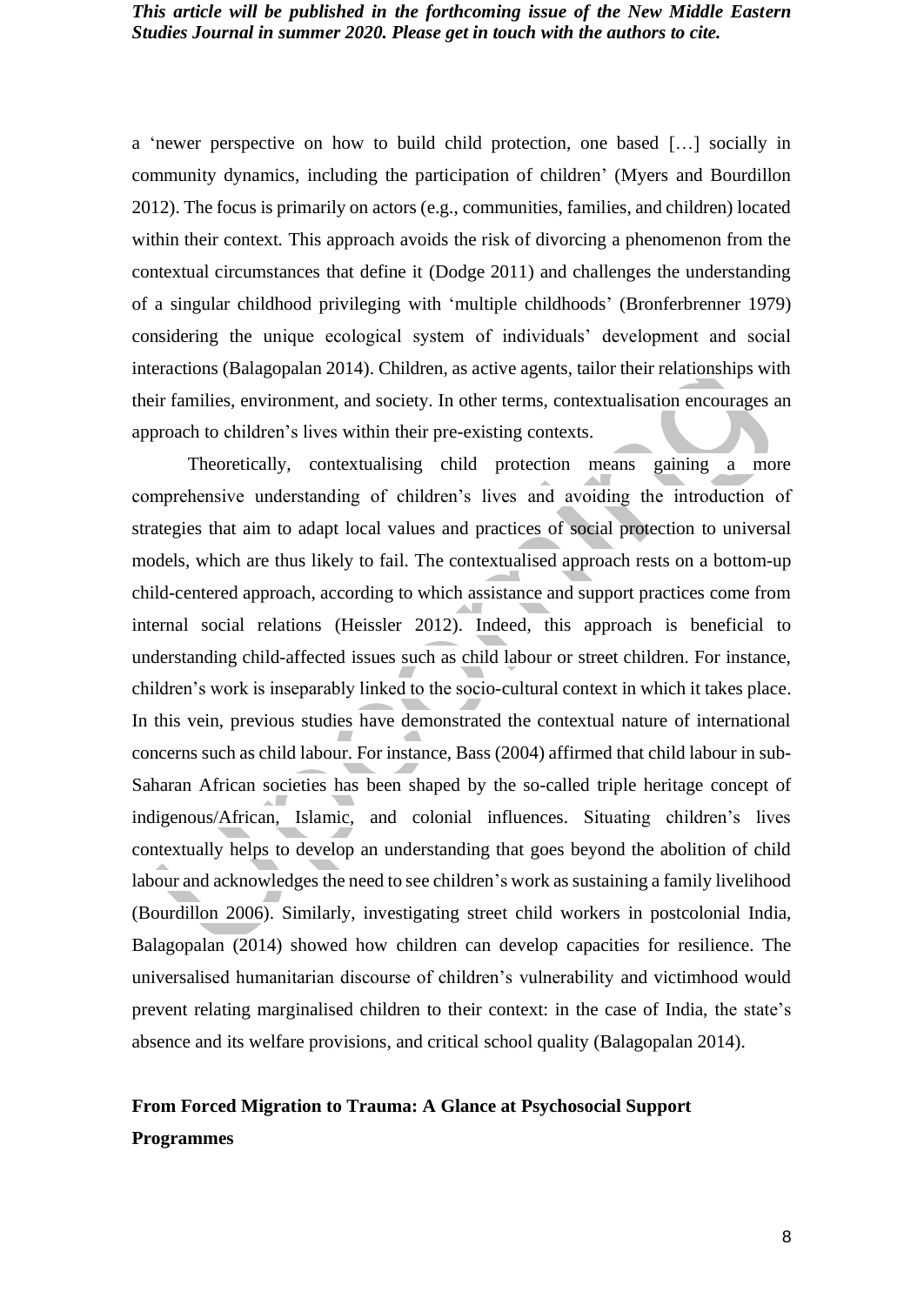The conditions for Syrian refugees' in Lebanon are generally very precarious with economic vulnerability, food insecurity, unaffordable or inadequate housing and shelters, a legally uncertain status, and discontinuous access to education (Janmyr 2016). Such hardships often produce important psychosocial issues. For example, refugees are affected by high levels of mental disorders, such as depression, sleep disturbance (Montgomery and Foldman 2001; Soykoek et al. 2017), post-traumatic stress disorder (PTSD), and other anxiety disorders (Basoglu et al. 2005; Davis and Davis 2006). Gradually, 'trauma' became an umbrella term for such issues, only after it appeared in manuals on refugee health in the 1980s (Summerfield 1999). In the 1990s, scholarship focused on war-caused trauma diagnosis using Western criteria, such as the *Diagnostic and Statistical Manual of Mental Disorders* created by the American Psychiatric Association (Hart 2014), and such criteria have been adopted to determine symptoms of PTSD. In this regard, psycho-traumatology has historically authenticated the suffering of the victim according to pre-fixed clinical models. Other studies have reported that the frequency of PTSD after wars covers a wide range, that is, between 4.4% and 86% (Alpak et al. 2015: 45), and that post-traumatic stress reactions may even increase over time after resettlement. These disorders can be a direct consequence of pre-migration experiences such as exposure to war—as much as post-migration experiences—such as separation from families, difficulties adapting to new cultural settings, unemployment, inadequate housing, and more (Bogic et al. 2015).

It is necessary to look at the child's life-changing space and consider what factors define the child as vulnerable to assess vulnerability in the processes of an unknown duration of mobility. In international humanitarian practices, children are generally expected to be 'innocent' (Burman 2015) in order to be considered eligible for accessing an assistance regime. As such, post-war traumas preserve a child's innocence and are, in a limiting manner, seen as the product of shocking events rather than everyday hardship (Pupavac 2005; Fassin and Rechtman 2009; Fassin and Pandolfi 2010). Up against the ongoing humanitarian 'medicalisation' of human suffering (Pandolfi 2000), Kleinman (1995) has denounced how depression and other psychological feelings tend to be considered as individual medical problems rather than interpersonal experiences, that is, a product of social suffering. Against this backdrop, NGOs and UN agencies are largely responsible for the space of sociality in which children's suffering is recognised, denied,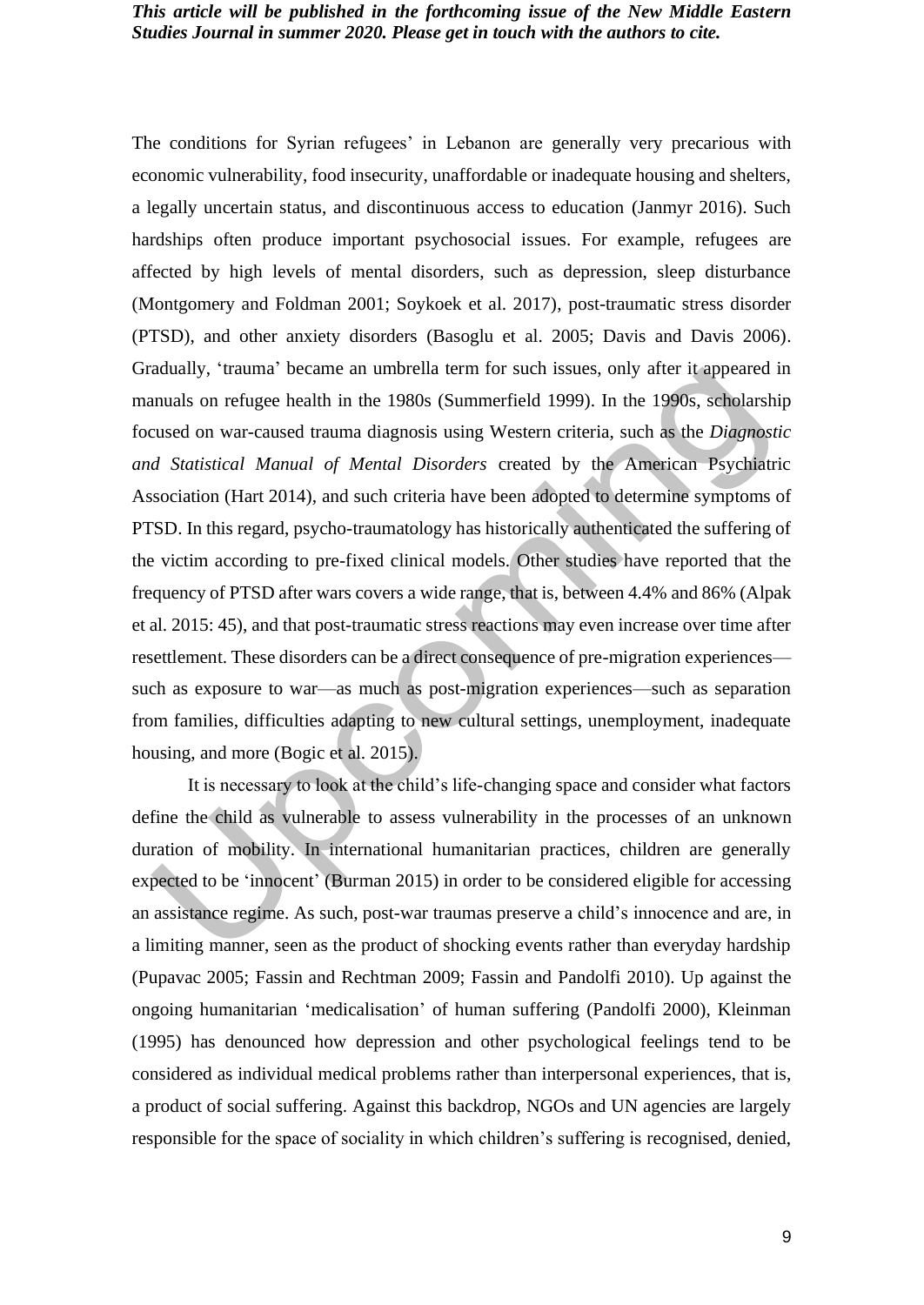and reformulated. More recently, the line between social and medical problems has become increasingly blurred in humanitarian action (Fassin and Rechtman 2009), and awareness of the sociology of the traumatised victim often goes unheeded.

In the Lebanese context, (un)political violence and petty crimes are an ongoing phenomenon; half of the Lebanese people have been exposed to war-related traumatic events that correlate with a high risk of developing mental disorders (Karam et al. 2008). In this context, children and young people have everyday encounters with multiple conflicts—sometimes other than war (Van Ommering 2017: 53). The experience of migration raises the importance of turning the new public space of residency into memory. The impossibility of memorialising space gives rise to a societal 'meta-trauma' (Zenker and Kumoll 2010), that is, the political, social, cultural, or economic impossibility of socialising one's memory and, consequently, the psychological condemnation of the individual to re-experience trauma through mnemonic inhibition. In this sense, play and sports activities are meant to ensure that the risk of meta-trauma is avoided by helping children to rebuild and reclaim their space within society.

The numerous conflicts in Lebanon's history have connected the country to continual catastrophe and, consequently, to the presence of international psychological assistance. While the inadequacy of medical and psychological healing in the postcolonial Arab Levant has often been an ethnographic focus (Wick 2011; Moghnie 2017; Dewachi 2017), the public validation of war-torn people's suffering—which includes some victim profiles and bans others from such a validation—has barely been considered by many NGOs and UN agencies. Scholars have often traced the disconnections between 'readings of violence in the everyday and the humanitarian understanding of violence as a traumatic encounter' (Moghnie 2017: 25), missing its ordinary facets (Das 2007) that may not need professional treatment. To summarise, scholars identify a disconnect between the individual-centered diagnosis of 'war trauma' adopted by international humanitarian agencies (Summerfield 1999) and the experiences of suffering and resistance of waraffected communities in Lebanon (Moghnie 2017: 28).

The conception of trauma as an individual-centered event in line with the tradition of Western psychoanalysis is indeed questioned in the contemporary contextualisation trends that challenge the universal childhood approach. Indeed, international psychological assistance often deals with the constructed status of victimhood as a pure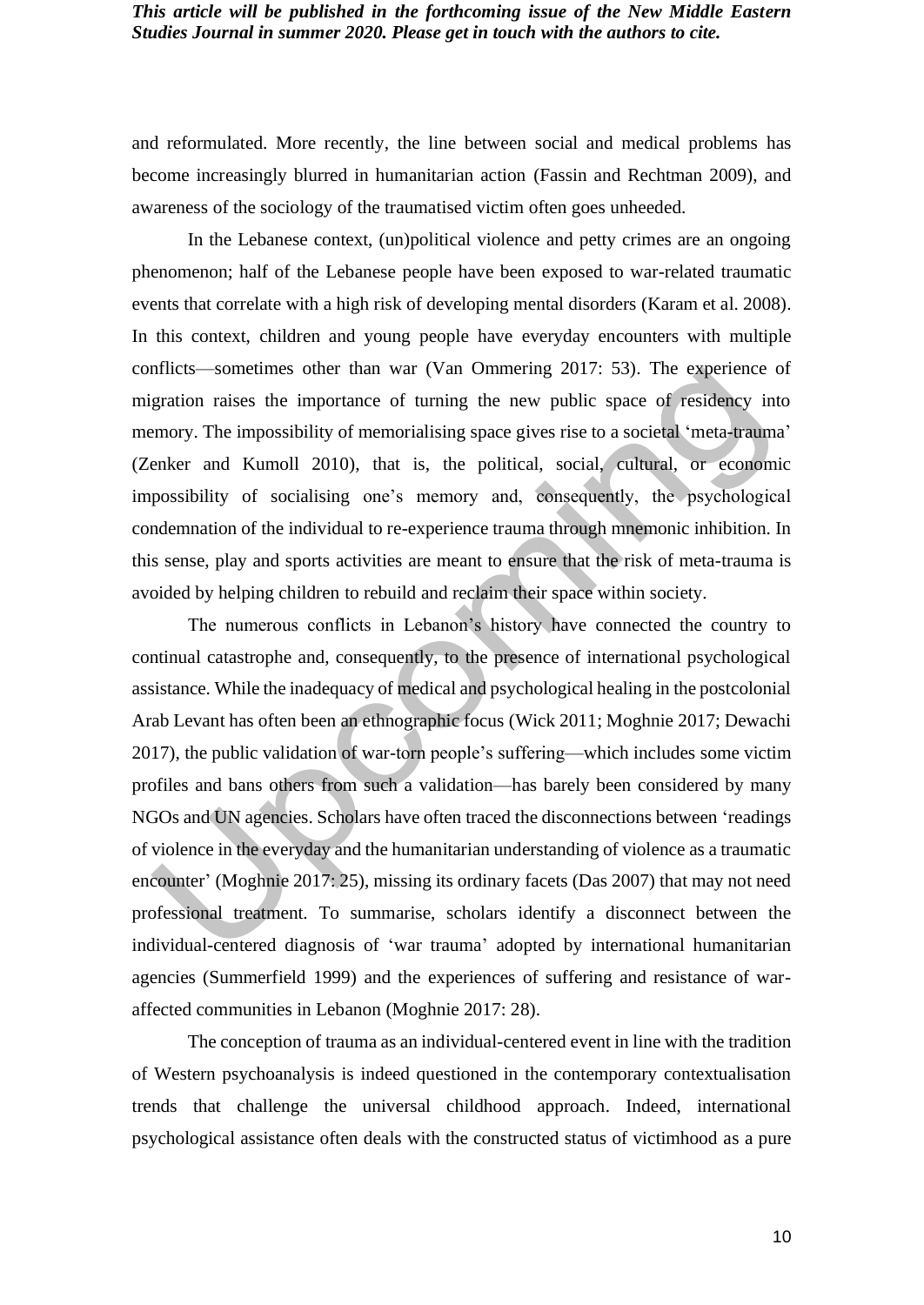and absolute state, wherein we can tick the box of a present or absent feature (Fassin and Rechtman 2009) regardless of contextual specificities. In contrast, trauma can primarily be defined as a private experience that changes in relation to the social setting of the individual. Socialising meta-trauma as a political issue rather than individualising it under the guise of personal failures would allow subjects to regain individual agency within their society and come to terms with hegemonic forms of trauma management (Zenker and Kumoll 2010). If trauma has gradually lost its exclusively clinical nature (Fassin and Rechtman 2009: 276)), defining and assisting traumatised people becomes a social experience that varies within specific societies.

In this framework, as it emerged from our interviews with local aid workers, the principal aim of NGOs' activities is to guarantee protection to vulnerable children (Eg. war-affected or chronic poor) and to prevent them from engaging in early marriage; exploitation and under-age labour; and from radicalising themselves, for instance by joining armed groups in Syria on the opposition or regime sides. As it emerged during interviews with Lebanese and Syrian children in the summer of 2016, wars are not conceived of as events disrupting normalcy, even though the NGOs working with them tend to address them as 'exceptional events'. For instance, among other similar accounts that we collected, 'Ali, a 10-year old boy from Tripoli, emblematically contended that he had always grown up in violence, 'to the extent that I really don't know when exactly a conflict starts and ends'.

The interviewees' views suggested that regional wars have engendered nothing new in that they have been a hyperbolic repetition of cyclic oppressions and aggressions, primarily connected to the Israeli (1978–2000) and Syrian (1976–2005) governments and armies in Lebanon. In this volatile context where catastrophising has served as a modality of governance (Ophir 2010) and resource attraction (Author 2016), the maintenance of harmonious relations with one's own family and community (Summerfield 1995) becomes a more important source of existential certainty and point of call for local resources and life chances within Lebanese society.

The primary politicisation of children is an integral part of such contextual life chances. For instance, 60% of the soccer players we interviewed in summer 2016 emphasised that once grown up, they want to end poverty in their area or become judges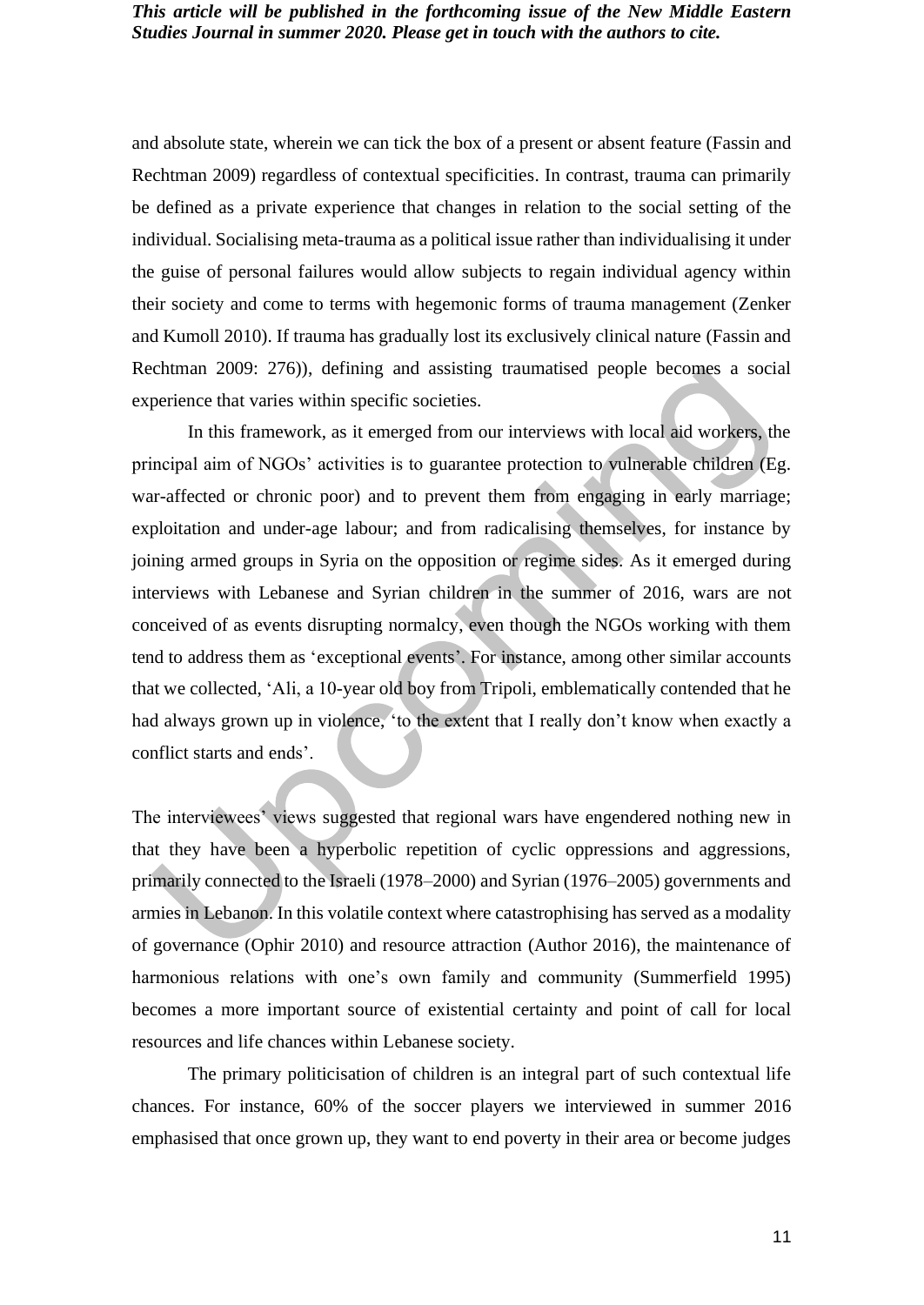to do justice in Syria and Lebanon. Political aspirations in the Tripoli context are not necessarily associable with future radicalisation, which was instead regularly mentioned in our interviews with NGOs. Radicalisation remains a primary concern because, worldwide, children are sent off to fight in war-torn hotspots, from Colombia and Sudan to Kashmir and Sierra Leone, and considered as either a victim (Warren-Singer 2005) or as victim aggressors (Rosen 2005). Child recruitment has been particularly tackled from a legal and human rights perspective since the United Nations' promulgation of the *Involvement of Children in Armed Conflict* in 2002 (Hart 2014). In the Syrian case, since the conflict escalated, children have been regularly recruited by armed groups to become combatants or employed in other ways in their organisational structures. In 2016, a total of 362 cases of child recruitment was reported by the UN Security Council, generally working as guards conducting patrols, often at checkpoints (UNHCR 2016). The International Labour Organisation has recently estimated that among school-age refugee children not educated in Lebanon—a figure estimated by some to total between 300,000 and 400,000—70% to 80% are involved in some form of child labour. The necessity to enhance family income results in children dropping out of school at a very young age. Economic hardships sometimes lead families to marry off their young daughters in order to make life economically sustainable. A UNICEF (2016) report shows that 6% of women in Lebanon aged 20 to 24 marry before they turn 18. Child marriage appears to be on the rise among the more than one million Syrian refugees in the country, with 24% of refugee girls aged 15 to 17 being married. In practice, NGO action is initially aimed at a return to the normal by adopting an aprioristic therapeutic approach to migrant and displaced children, and, at a later stage, addressing local chronic vulnerabilities to achieve cohesion between vulnerable local and refugee groups.

Among our interlocutors, the Lebanese Himaya and the international WCH implement psychosocial support programmes to address Syrian refugee children's trauma (codified through so-called PTSD). Instead, RtP delegates NGOs like WCH to take care of cases for which they do not have the professional expertise. Since its foundation in 2009, Himaya has specialised in child protection services and activities for all children living in Lebanese territory, regardless of nationality (therefore, mostly dealing with Syrian, Palestinian, and Lebanese children). Since the massive arrival of Syrian displaced people into Lebanon and the financial support provided by international funders (mainly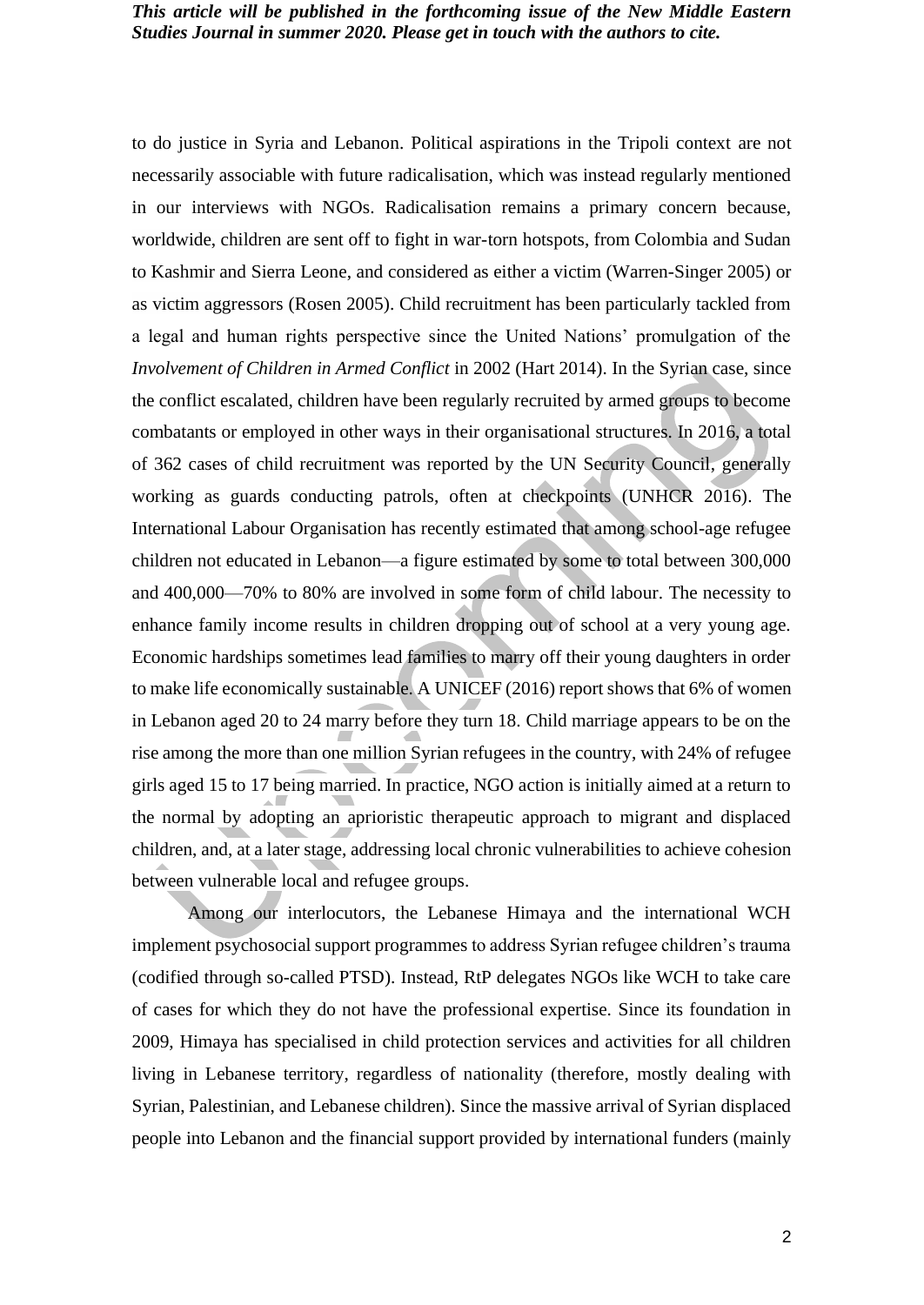UNICEF and UNHCR), the refugee crisis has been prioritised. The NGO, hence, started to work primarily with Syrian refugee children while reproducing the northern conception of child protection and the way it has classically been translated into coping and transformative strategies. Himaya's resilience programme provides psychological, social, and juridical services, assuring individual psychosocial assistance for all children aged between 12 and 18. Emergency care missions for abused children can include hospitality in emergency centers for up to three months or—according to specific cases—in resilience centers for up to three years. As a Himaya psychologist told us in fall 2016, the resilience program provides follow-ups with children and their parents, generally for one year, carried out by a psychologist and a social worker, who work together to implement case-based strategies through what is called a community-based approach. Both specialists hold regular weekly sessions with children and their parents. After this initial session, a strategy coordinator runs parent-only sessions aimed at agreeing on a common strategy to develop the child's wellbeing. In this sense, although being a local NGO, Himaya proposes a model of protection and care which adopts strategies and tools that are similar to external psychological approaches, such as those of WCH.

In more detail, WCH adopts the group-based psychosocial life skills methodology including communication and interpersonal skills, self-awareness, and coping strategies—called (Claessens 2012: 46) I-DEAL. Developed in 2006 by War Child International (WCI), I-DEAL is the key psychosocial component of WCI's integrated programming approach, which includes protection and education to support the holistic wellbeing of children and young people affected by armed conflicts. Using various creative and participatory techniques (e.g., drama, music, drawing, and games), I-DEAL aims to strengthen the moral resilience and self-esteem of children. The intervention is designed for groups of 25–30 children (aged 11–15) and young people (aged 16–20) and consists of six theme-based modules with specific objectives for each module: identity and assessment; dealing with emotions; peer relations; relations with adults; conflict and peace; and the future (War Child Holland 2016). With a total of 17 sessions, each module has two to five sessions of 1.5 hours during a period of four to six months. The localisation approach is, however, not meant to rethink modalities of intervention contextually, rather, as noted in a report, it is implemented through the deployment of local community workers who receive a five-day training session on the international approach (War Child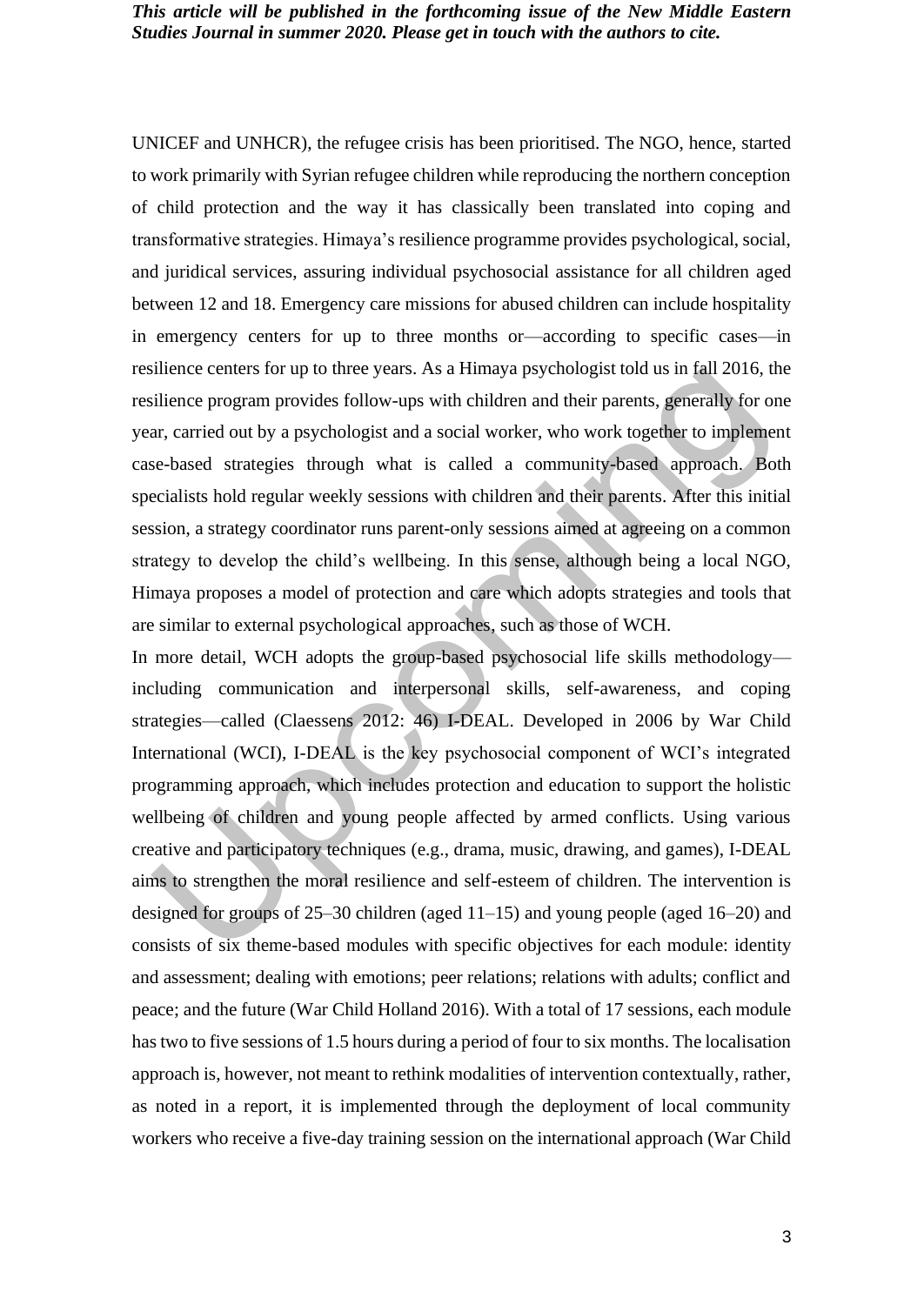Holland 2016: 16). This points to the involvement of local NGO workers as a safe and effective way to access children and their communities but, at times, not as knowledgeable interlocutors and programme designers.

In Lebanon, WCH implements the classic I-DEAL and BIG DEAL strategies to support Syrian and non-Syrian children. As a WCH aid worker specified, these programmes are combined with participatory activities, such as play and sports, especially football. This psychosocial care programme is made up of nine child protection focal points that are composed of professional figures, youth leaders, and coaches contributing to implementing child protection and dealing with community affairs. Each focal point involves eight to ten children. The children are selected based on a vulnerability assessment (i.e., out of school, one-parent, disabled, and or refugee children) and reached through municipality networks. As described in the I-DEAL action plan and highlighted by a WCH aid worker,<sup>2</sup> the aim of children's direct participation in decision-making processes is intended to make them agents within their community. Nonetheless, the WCH objectives and pre-established plans often collide with the reality on the ground that children and their communities face (e.g., gender inequalities, parents' opposition, unexpected displacement, and multiple relocations). This ideally induces the NGO to reconsider its development plan strategies but then eventually clashes with a standardised approach to child vulnerabilities. In May 2015, a Tripoli-based Syrian refugee and family breadwinner expressed the idea of such NGO programmes being ineffective:

International NGOs in Tripoli try to implement their cultural views and seek access to local people. They end up addressing families who are not politically persecuted or would never send their kids to fight in Syria. Children develop the same culture as their parents. How can they have tangible results? Their beneficiaries are recruited among their circles. After all, I don't know any local NGO which acts differently.

#### **From Trauma to Play and Sport Activities**

The NGO sports and play activities analysed here tend to have two main purposes: addressing the individual and addressing their social environment. Innocence and playfulness have long been intertwined (Amar 2016: 595), and a child's promptness to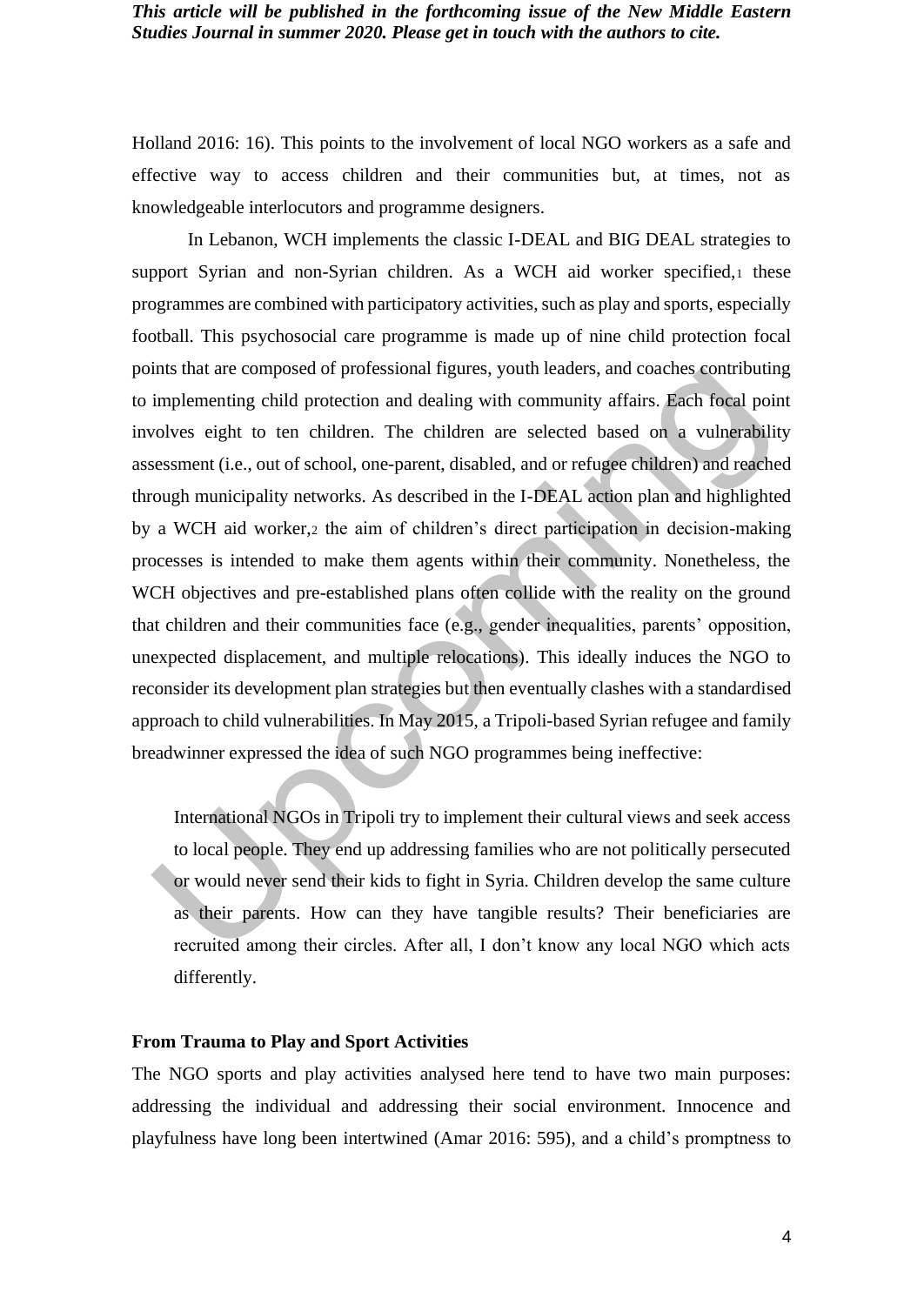play has often been associated with their (in)capacity to assert themselves at a sociopolitical level. In this framework, NGOs tend to make the child an object of structured, scientific play under the tutelage of re-educated parenthood (El Shakry 1998: 126; Amar 2016: 570). In this sense, childhood has, overall, been configured as a limiting force and engine of dependency, discipline, and vulnerability (Amar 2016: 572). Moreover, play has often been correlated with order-making as a central feature of human societies (Henricks 2006). Nonetheless, in crisis-affected settings, while restoring a sense of agency to children, school and community centers are still considered as fundamental protective factors (Giordano et al. 2014).

WCH and RtP have responded to the Syrian crisis by implementing psychosocial and play activity programmes. Their interventions aim to provide a safe environment for play, learning, and development for children who have been affected by conflict. While the initial purpose of these agencies was addressing Syrian refugees, since the beginning of the Syrian refugee inflow, their scope of intervention has started to encompass a larger number of child vulnerabilities, as an RtP representative on the soccer field affirmed.<sup>3</sup> As he stated, starting with assistance in areas particularly populated by Syrian children, these NGOs now address demographically hybrid regions, where children from different national backgrounds do not seem to integrate. Nonetheless, play and sports activities are mostly organised in separate national groups, in which children hardly end up playing with others who do not belong to their social group. This results in the compartmentalisation of NGO activities along nationality lines. As Abdallah, a child soccer player, told us on a soccer field:<sup>4</sup> 'I know there are Palestinians and Syrians who come here to play too, but we rarely play together'. NGOs take compartmentalisation as a strategic choice to reflect the requirement to comply culturally with the local social order, without challenging the context:

Sometimes we try to organise mixed teams, but, to some extent, you need to reflect what society wants and how it would join your activities [...]. So, you need to start mixed teams, but without saying that. You do it in the hope that the children will become friends and will change society at a later stage. It's an interesting circle: you need to say to your organisation what sometimes you are not going to do, and other times you do what you cannot say to people.5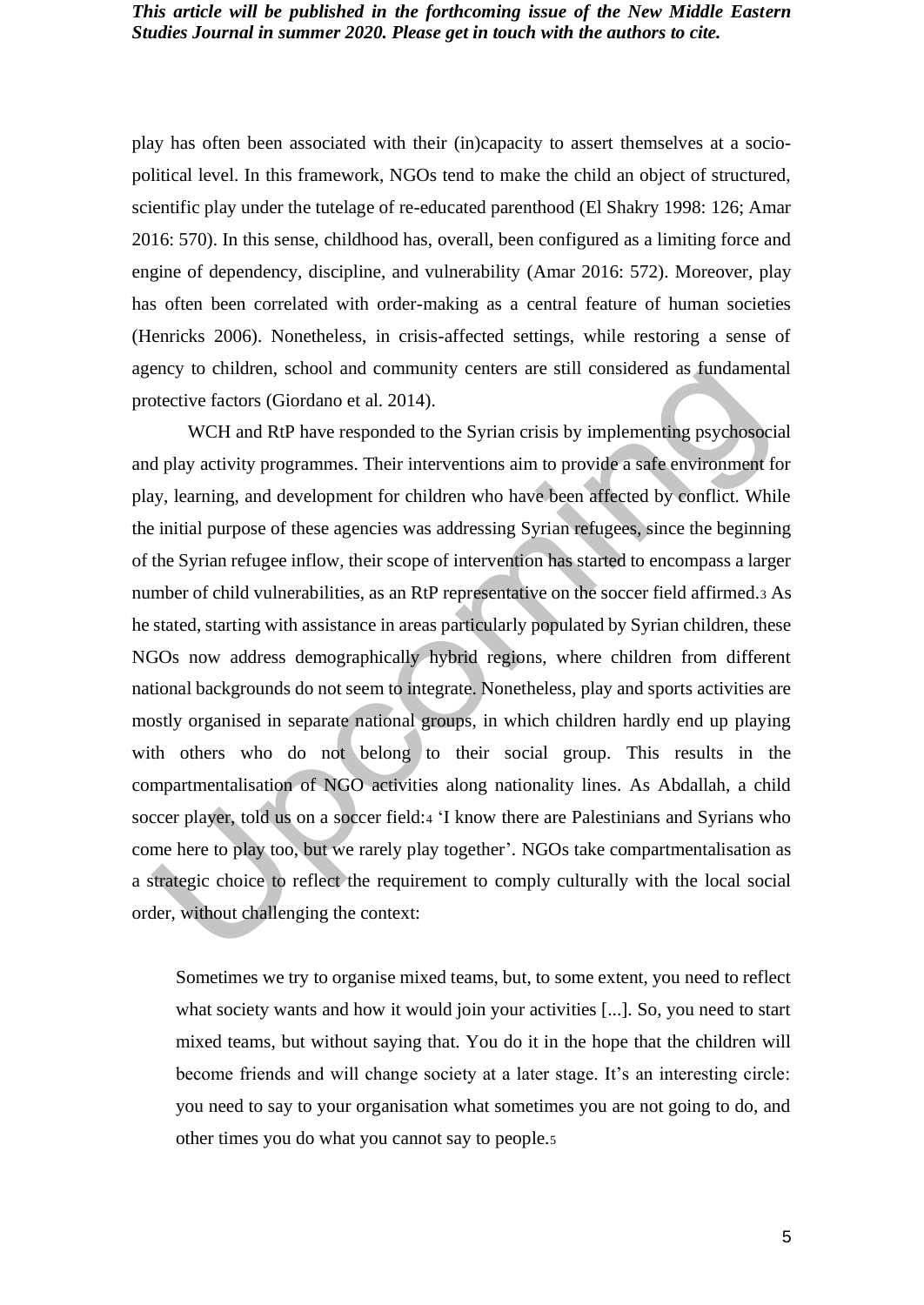Partnerships between different NGOs that challenge the compartmentalisation strategy are, however, on the increase. For instance, the WCH-led partnership with RtP and the Royal Soccer Federation of the Netherlands (KNVB) aim to achieve social cohesion and stability by bringing together different national groups—namely Syrians, Lebanese, and Palestinians—through sporting activities. As WCH aid workers highlighted,6 areas where Syrian refugees recently resettled are the most addressed area by INGOs and UN agencies, assuming that social tension is more easily identifiable within demographically hybrid settings. Adopting multi-national social cohesion as a key humanitarian policy is, therefore, an increasing INGO decision. Hybrid sports teams may help end the controversial effects of securitising Palestinian refugeehood in bounded camps throughout the decades (Hanafi 2012; Knudsen 2018). As Sugden (1991) maintained in his study of Northern Ireland, sport can have a focus on integrated mixed teams, and the design and management of sports-based reconciliation projects in the case of children belonging to social groups in conflict. The aforementioned partnership shows how humanitarian work with Syrian and non-Syrian populations is founded on the WCH's ToC and the S4D formula, which refers to the use of sport as a tool for improving people's lives and enlarging people's choices, on the basis that sports-based initiatives can be powerful and cost-effective in achieving individuals' developmental goals.

Several other partnerships between international and local NGOs have been implemented to change society and make it a place where children can easily recover from war traumas, be socially comfortable, and simply be kids again. In this context, the ToC is the guidance for the design and evaluation of NGO programmes. The ultimate purpose is to 'ensure that children grow up in peace, free from fear and violence', as the 2016 WCH annual report reads, and it should help the NGO to identify and provide tools that produce life changes in order to achieve the desired impact. One of those tools is to implement an inclusive integrated care and support system within communities, which results in improved psychosocial wellbeing among children. This NGO intervention thus features a combination of child protection, education, and psychosocial support focused on both the individuality of children and the parent-child relationship since adults remain essential in children's lives and in relation to the broader community, mainly schools (War Child Holland 2016: 23-24).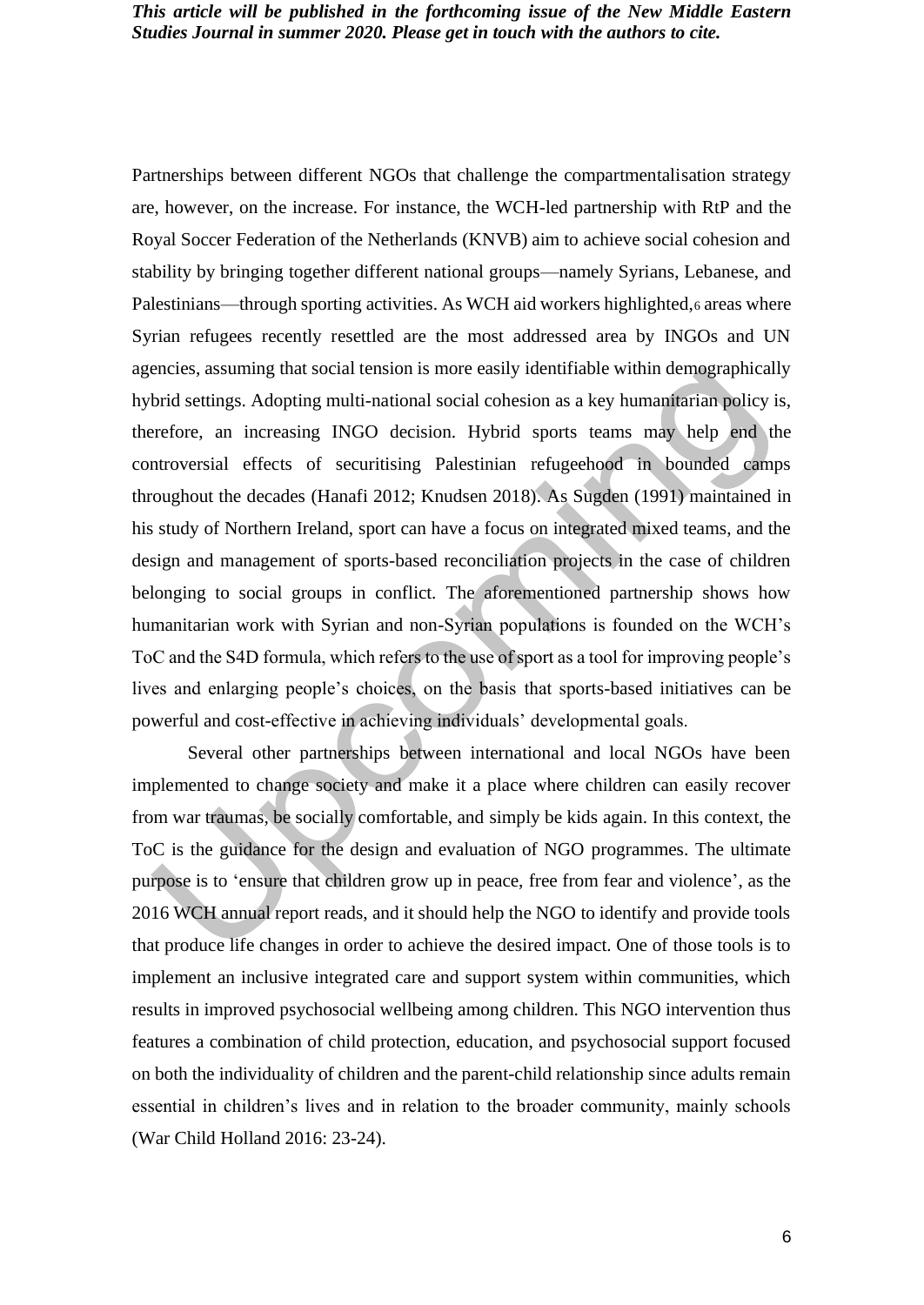In light of the ToC, the S4D theory considers sport as a strategic vehicle for positive social, health, and economic change. S4D has been defined as:

The use of sport to exert a positive influence on public health, the socialisation of children, youths and adults, the social inclusion of the disadvantaged, the economic development of regions and states, and on fostering intercultural exchange and conflict resolution (Lyras and Welty Peachey 2011).

S4D has become a global and legitimate movement after the creation of the United Nations Office for Sports Development and Peace in 2001. Indeed, since then, NGOs have developed projects and programmes where sport is adopted as a tool to achieve developmental objectives and make public spaces safer.

In this framework, while resorting to local coaches to train children puts a contextualisation approach into practice, similar to psychosocial programmes, sports and play programmes are standardised across Lebanon and the different social groups involved. Against this backdrop, fieldwork in the Tripoli governorate indicates that attempts to localise play and sports activities—and team formations—are particularly made by local staff members, while also conveying the official INGO manifesto that initially intended to deliver standardised models. Disentangling the northern from the southern agenda is not possible in this case and, as a result, the North-South binary does not represent an accurate approach. As a positive example, a WCH aid worker argued that the PEACE DEAL and the SPORTS DEAL try to attune sport skills to contextual life chances and the community's aspirations with the support of the Beirut central office. The WCH aid workers also asserted that the NGO sponsors the formation of youth committees on the basis that children express their opinions, participate in the decisionmaking process, and are, therefore, considered as agents of social change to promote children's participation in society. Transformation supposedly stems from the participation experience through which children learn new skills, acquire confidence, expand networks, and render adult-child relationships more egalitarian. The cumulative effect of such a transformative individual and institutional process is to lead ideally to the broader transformation of society, in which the realisation of children's protection is practically possible, as the RtP country director affirmed.9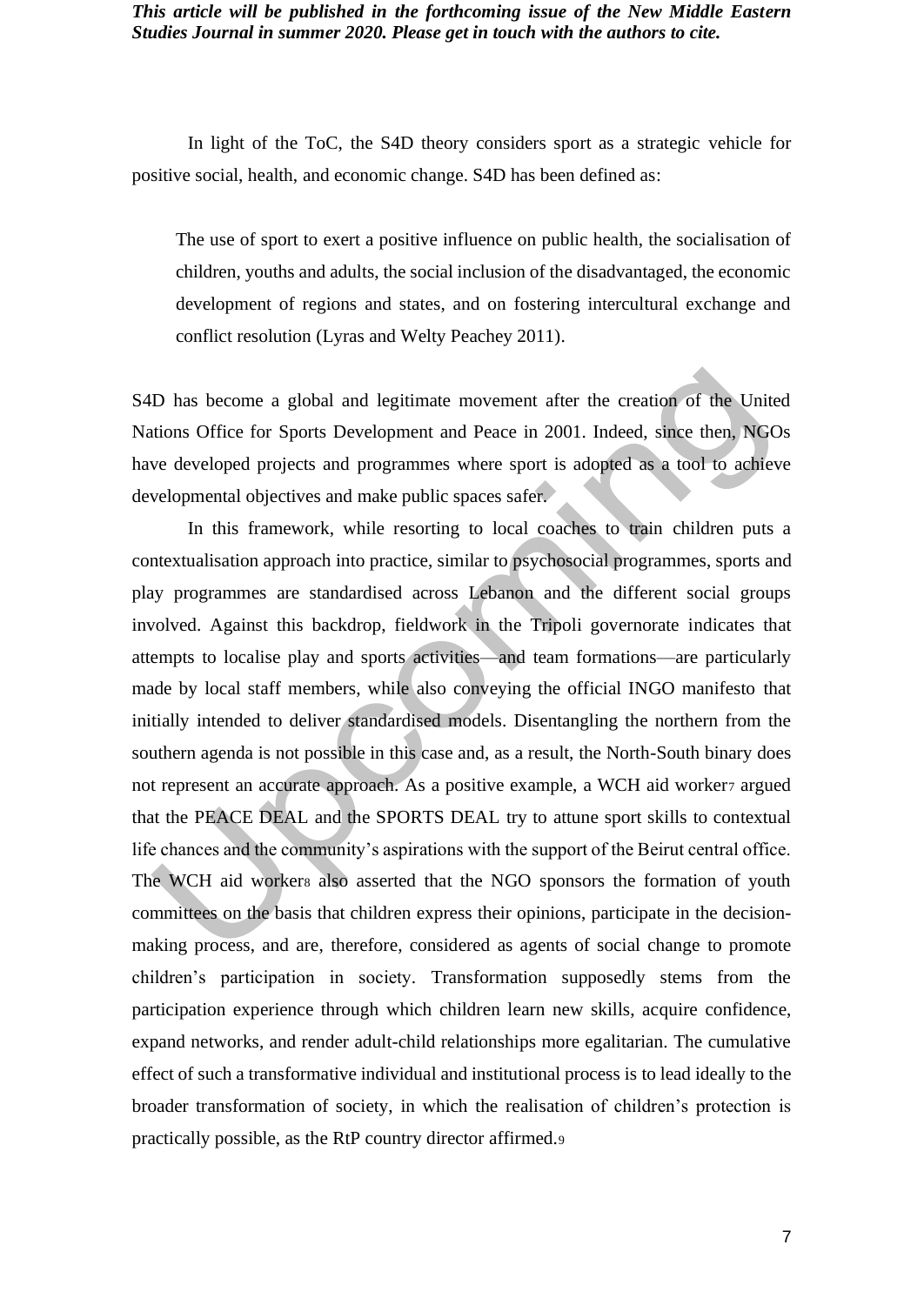The importance of S4D strategies has gradually grown within the UN system, in which sport nurtures society by fostering equality, mutual respect, and an acceptance of rules. As such, it is an important vector of social cohesion. Nonetheless, there has often been an overestimation of what play and sports can do, as they can provide a further social opportunity that may be grasped or not by beneficiaries (Schulenkorf 2017). S4D programmes may not necessarily address serious psychosocial issues that children may face in forced migration contexts (Hamilton 2016); also, they could have a negative impact if conducted by untrained personnel (Richards et al. 2014).

As our interviews with WCH, Himaya, and RtP have suggested, NGO projects tend to be conducted in areas where similar needs among diverse social groups of children are identified and assessed. Nonetheless, humanitarian protection programming is generally designed across the whole country with the same strategies—'standardised at a national level'<sub>10</sub>—and eventually remains largely implemented along nationality lines. This emphasises the use of the contextualisation approach as a campaign tool and an innovative strategy, which does not have effective implementation. Moreover, play and sports activities may be over-estimated in their capacity to engender the desired effects of social development and transformation, especially if they still reflect the INGO compartmentalisation strategy.

#### **Conclusion**

We have endeavoured to examine the NGO approach to psychosocial support and play/sports activities for children in the context of crises that are normally tackled as unpredictable and solely negative events. We have sought to illustrate how child protection programming is approached—universally and contextually at the same time in the Syrian refugee context and is used as the most effective prevention measure for social decline with regard to children experiencing displacement and vulnerability. Within this framework, play and sports activities are increasingly integrated with psychosocial programming and are theoretically meant to ensure the active participation of children in shaping a hybrid social space and contributing to social cohesion and stability. Through these processes, 'the poor and marginalised acquire influence […] and experience that they can use to improve their lives' (Hart 2008: 407). In line with a conflict transformation approach toward humanitarianism (Duffield 2001) and child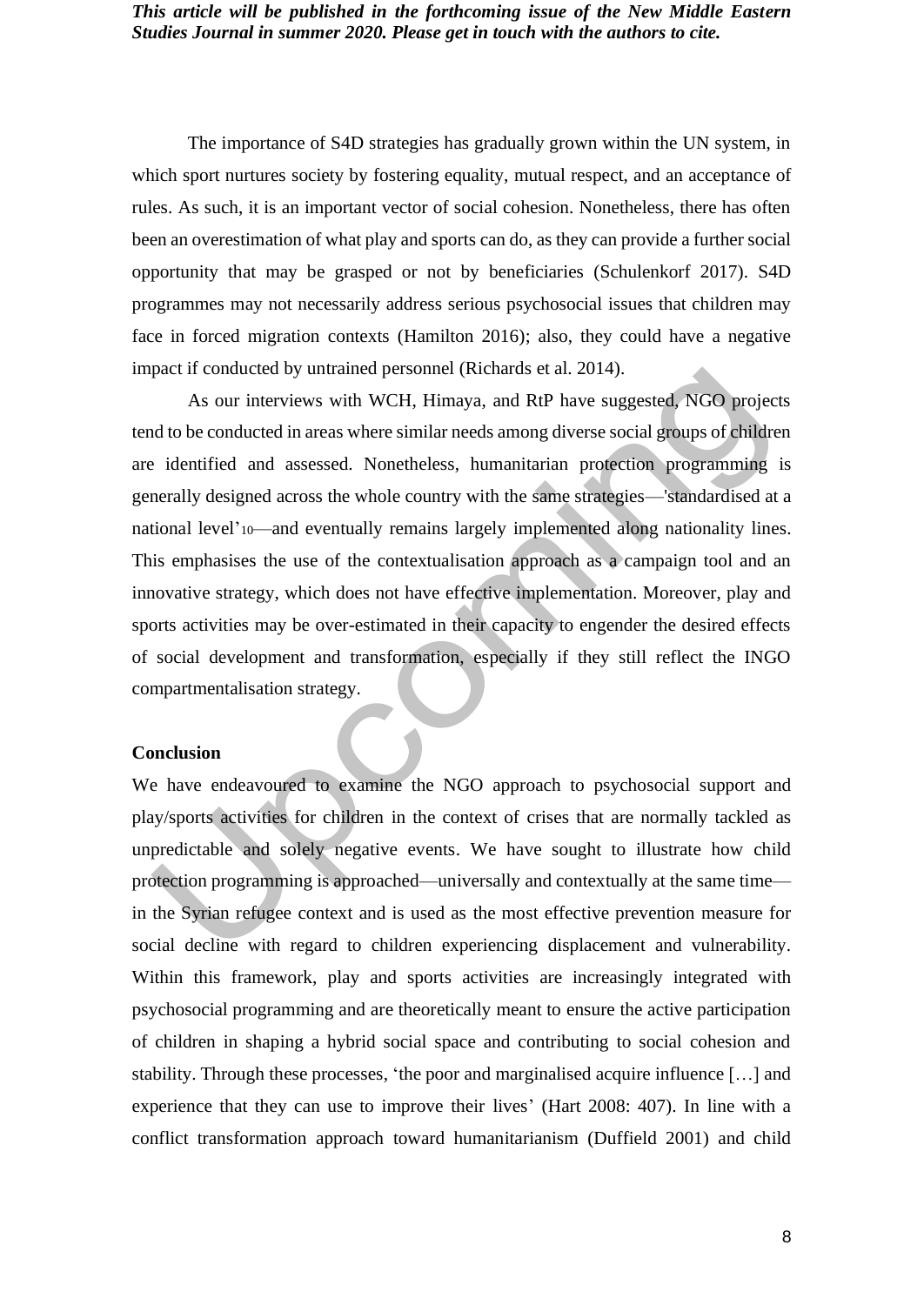protection trends (Myers and Bourdillon 2012), such participatory practices—within which play and sport lie at their core—are meant to transform societies. Although depicted as 'participatory', such interventions mainly act on individuals and work toward rendering them as subjects compliant with international—rather than contextual programming and models of childhood. Identifying local understandings and strategies of child protection, therefore, does not emerge as an easy mission in the official context of international-local humanitarian cooperation. Indeed, both local and international practices are entangled that beneficiaries and local people, as seen, describe as ineffective. This may suggest that endemic models of child protection–maybe even defined differently–could rather emerge outside of institutionalised arenas of assistance provision.

With the medicalisation of child suffering, and through the participatory approaches of play and sports activities, protection is not yet contextualised and rather emerges as a factor of order-making, which incapacitates children to challenge adult-born (as well as humanitarian-born) care. Indeed, children remain in the foreground as ideal vectors of crisis-produced vulnerability and under-development. Also, forced migrant children, as vulnerable subjects inhabiting the humanitarian sphere, likewise serve the inscription of human mobility and child vulnerabilities within catastrophes. In this respect, local NGO workers, even though sharing the local interpretation of crisis—as a continual process rather than a disrupting event—and voicing a strictly contextualised treatment of what can be classified as war trauma, still find it hard to challenge the standardisation of crisis management and universal models of childhood. As seen, community-based proposals and insights are welcomed at times, but they do not represent the full opening to local conceptions and strategies of psychosocial and play/sports programming.

The routinised psychosocial practices and the *a priori* assertion of children's mere right to play becomes part of a larger pattern of international aid responses that purport to pathologise, heal, and then reintegrate the victim into politically volatile settings. In this sense, international humanitarian responses, through the ludic impetus as well as the provision of therapeutic services, have historically been associated with the urgency, the illusive unpredictability, and the misleading insolvability of crises from Yugoslavia and Rwanda to Gaza and Syria. The field of childhood is still dominated by what many call the Global North (Connell 2007 in Nilan 2011: 22). On the one hand, a considerable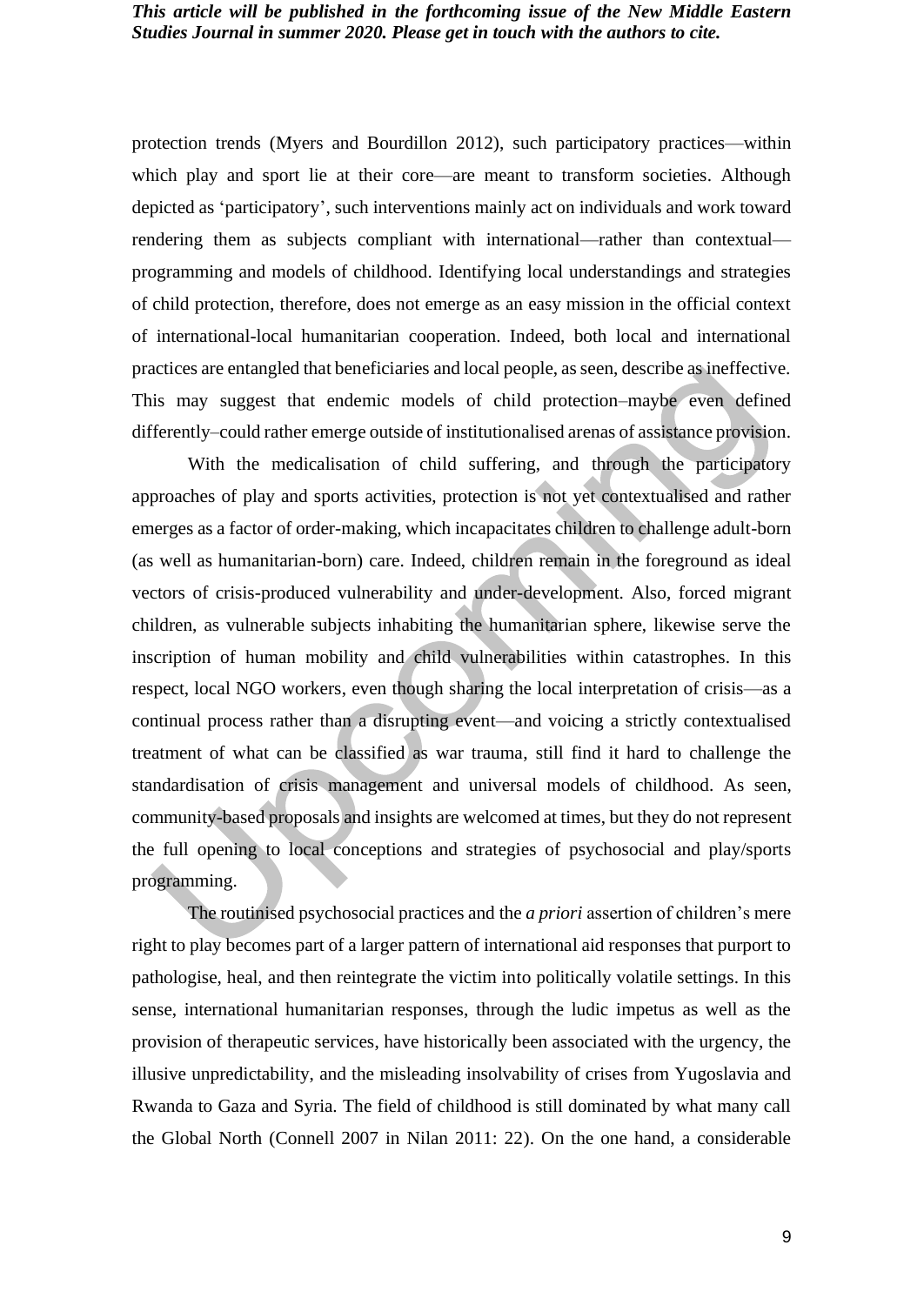number of local NGOs tend to conform to such Northern models although, at times, emphasising the latter's inappropriateness. On the other, international agendas are also open to local approaches. However, as some local workers and residents pointed out, these discursive and strategic multilateral influences do not translate into effective contextualisation, rather preserving the 'fixity of the universal' (Balagopalan 2019: 26). In this framework, universalisation and contextualisation approaches do not emerge as exclusive; they rather seem to co-exist in complex and muddled forms. However, such a co-existence seems to bring to neither the transformation of the addressed societies nor the actual transformation of humanitarian programming. Universalised and normative types of childhood are yet the only to be globally known.

It is indeed important to highlight how, during fieldwork, the role of local staff rather than local NGOs as a whole—has emerged as crucial in shedding light on the divide between, on the one hand, external designs and conceptions and, on the other hand, the contextual nuances of vulnerability, need, and play. More research is needed into contextdriven approaches to child displacement to push the analysis beyond the picture of a colonial, paternalistic, adult North that offers help and knowledge to an infantilised South (Burman 1994). The predominance of Northern models and views and their universalisation are not the only reality on the ground but also muddled relationships and practices, typical of NGO partnerships, that end up backgrounding individual efforts toward practical contextualisation. If captured, these acts can challenge operational standardisation and the universalisation of childhood in humanitarian programming. In this context, 'healing' childhood was interpreted as a professional act to be combined with play and sports activities that are inherently able to preserve a pre-established and abstracted innocence. The role of psychosocial support and play in the preservation of social order passes through the previously discussed compartmentalisation of humanitarian services, which, by marking out the national identities of the beneficiaries, partially preserves standardised programmes rather than seeking out fully contextual approaches, therefore, missing the very roots of child protection.

#### **References**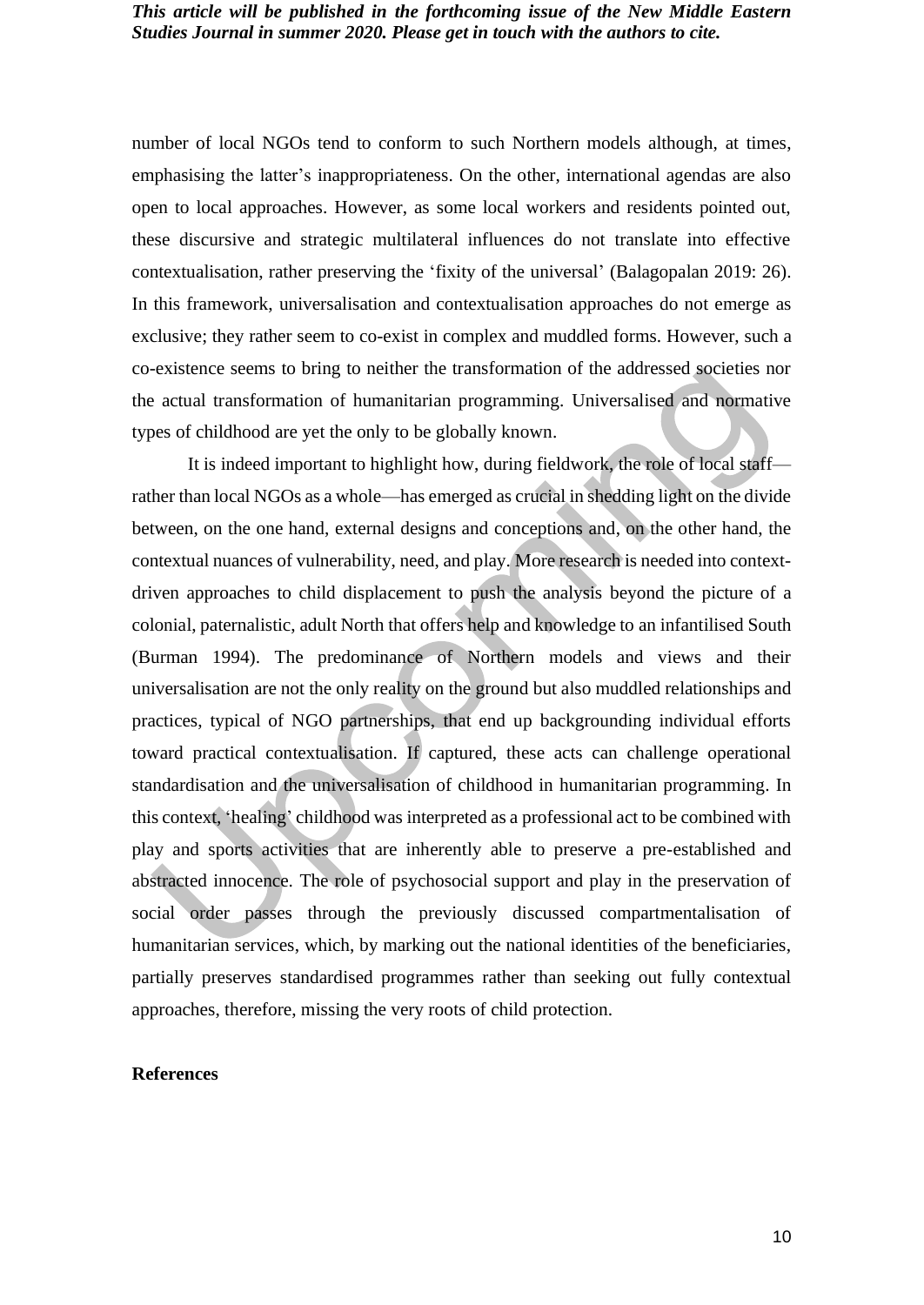Abdel Jabbar, Sinaria and Zaza, Haidar Ibrahim (2014) 'Impact of Conflict in Syria on Syrian Children at the Zaatari Refugee Camp in Jordan', *Early Child Development and Care* 184 (9–10), pp. 1507-1530.

Alpak, Gokay, Unal, Ahmet, Bulbul, Feridun, Sagaltici, Eser, Bez, Yasin, Altindag, Abdurrahman, Dalkilic, Alican and Savas, Haluk A. (2015) 'Post-Traumatic Stress Disorder among Syrian Refugees in Turkey: A Cross-Sectional Study', *International Journal of Psychiatry in Clinical Practice* 19, pp. 45-50.

Amar, Paul (2016) 'The Street, the Sponge, and the Ultra: Queer Logics of Children's Rebellion and Political Infantilization', *A Journal of Lesbian and Gay Studies* 22 (4), pp. 569-604.

Ariès, Philippe (1973) *L'enfant et la vie familiale sous l'ancien régime* (Paris: Editions du Seuil).

Balagopalan, Sarada (2014) *Inhabiting 'Childhood': Children, Labor and Schooling in Postcolonial India* (New York: Palgrave Macmillan).

Balagopalan, Sarada (2019) 'Teaching 'Global Childhoods': From a Cultural Mapping of "Them" to a Diagnostic Reading of "Us/US"', in Afua Twum-Danso Imoh, Michael Bourdillon and Sylvia Meichsner (eds.) *Global Childhood Beyond the North-South Divide* (New York: Palgrave Macmillan), pp. 13-34.

Basoglu, Metin, Livanou, Maria, Crnobaric, Cvetana, Franciskovic, Tanja, Suljic, Enra, Duric, Dijana and Vranesic, Melin (2006) 'Psychiatric and Cognitive Effects of War in Former Yugoslavia: Association of Lack of Redress for Trauma and Post-Traumatic Stress Reactions', *JAMA* 294, pp. 580–590.

Bass, Loretta E. (2004) *Child Labor in Sub-Saharan Africa* (Colorado: Lynne Rienner).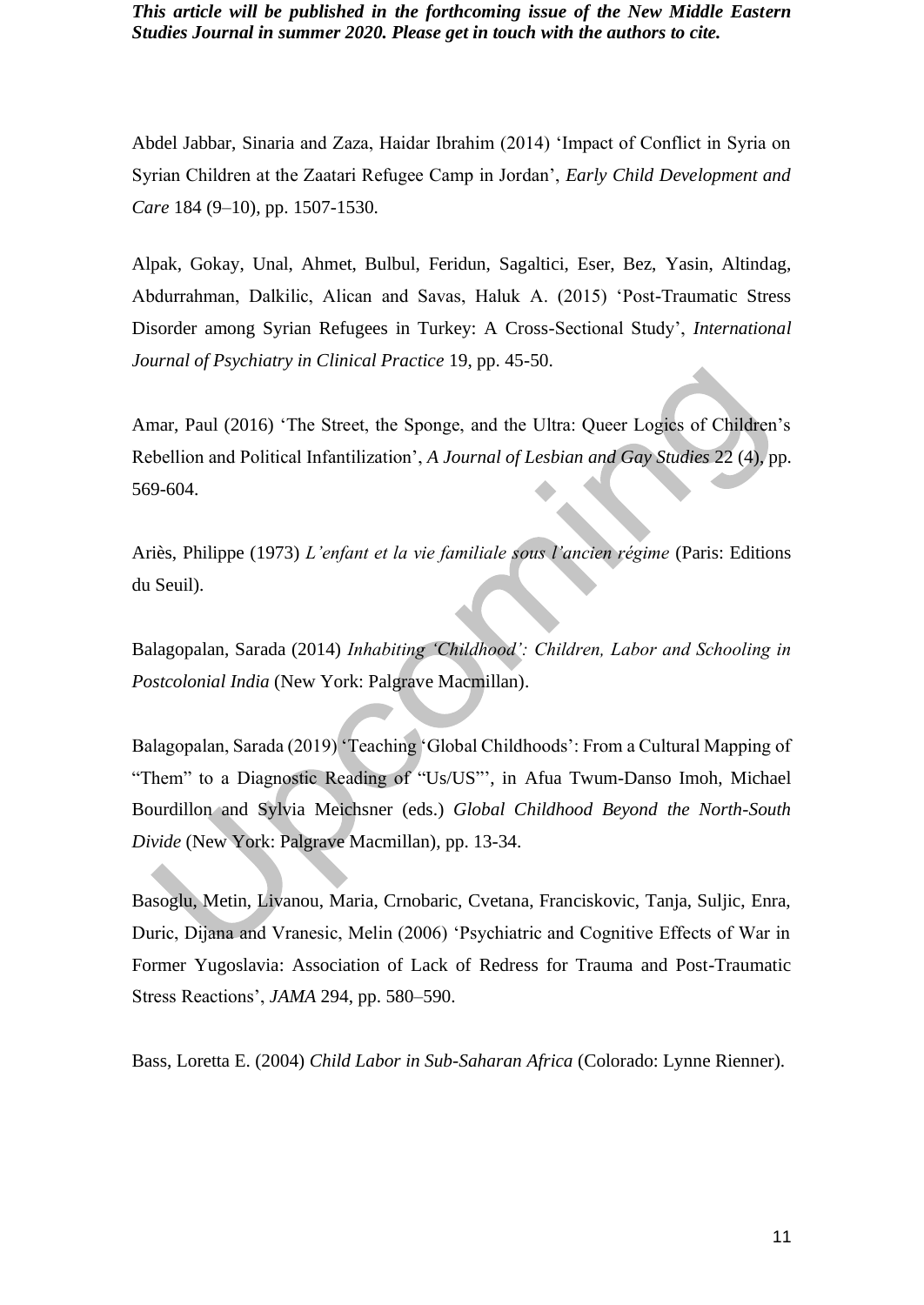Bogic, Marija, Njoku, Anthony and Priebe, Stefan (2015) 'Long-Term Mental Health of War-Refugees: A Systematic Literature Review', *BMC International Health and Human Rights Journal*, pp. 15–29.

Boyden, Jo, Ling, Birgitta and Myers, William (1998) *What Works for Working Children* (Florence: UNICEF).

Boyden, Jo, Pankhurst, Alula and Tafere, Yisak (2012) 'Child Protection and Harmful Traditional Practices: Female Early Marriage and Genital Modifications in Ethiopia', *Development in Practice* 22 (4), pp. 510–522.

Bourdillon, Michael (2006) 'Children and Work: A Review of Current Literature and Debates', *Development and Change* 37 (6), pp. 1201-1226.

Bronfenbrenner, Urie (1979) *The Ecology of Human Development: Experiments by Nature and Design* (Cambridge, MA: Harvard University Press).

Burman, Erica (1994) 'Innocents Abroad: Western Fantasies of Childhood and the Iconography of Emergencies', *Disasters* 18 (3), pp. 238-253.

Burman, Erica (2008) *Deconstructing Developmental Psychology* (East Sussex: Routledge).

Chatty, Dawn, Crivello, Gina and Lewando Hundt, Gillian (2005) 'Theoretical and Methodological Challenges of Studying Refugee Children in the Middle East and North Africa: Young Palestinian, Afghan and Sahrawi Refugees', *Journal of Refugee Studies*, 18 (4), pp. 387-409.

Cheney, Kristen E. (2010) 'Deconstructing Childhood Vulnerability', *Childhood in Africa. An Interdisciplinary Journal* 1 (2), pp. 4–7.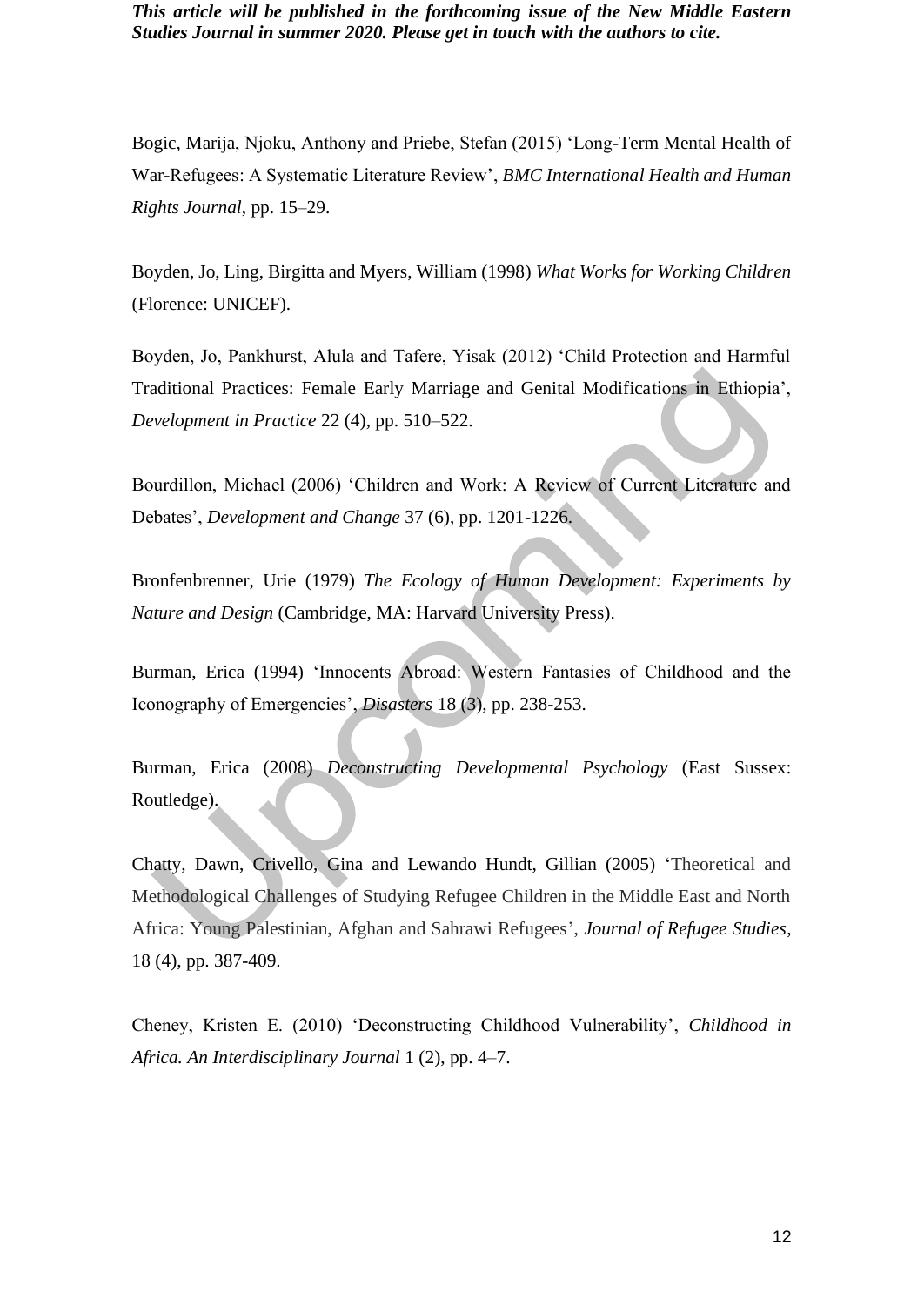Claessens, Lotte F., de Graaff, Donatien C., Jordans, Mark J. D., Boer, Frits, and Van Yperen, Tom (2012) 'Participatory Evaluation of Psychosocial Interventions for Children: A Pilot Study in Northern Uganda', *Intervention* 10 (1), pp. 43-58.

Das, Veena (2007) *Life and Words. Violence and the Descent into the Ordinary* (Berkeley: University of California Press).

Davis, R. M. and Davis, H. (2006) 'PTSD Symptom Changes in Refugees', *Torture* 16, pp. 10–19.

Dewachi, Omar (2017) *Ungovernable Life. Mandatory Medicine and Statecraft in Iraq* (Stanford, CA: Stanford University Press).

Dodge, Kenneth A. (2011) 'Context Matters in Child and Family Policy', *Child Development* 82 (1), pp. 433–442.

Droux, Joelle (2011) 'L'Internationalisation de la Protection de l'Enfance: Acteurs, Concurrences et Projets Transnationaux (1900–1925)', *Critique Internationale* 3 (52), pp. 17–33.

Duffield, Mark (2001) *Global Governance and the New Wars: The Merging of Development and Security* (New York: Zed Books).

Fass, Paula S. (ed.) (2013) *The Routledge History of Childhood in the Western World* (New York: Routledge).

Fassin, Didier and Rechtman, Richard (2009) *The Empire of Trauma. An Inquiry into the Condition of Victimhood* (Princeton, NJ: Princeton University Press).

Fassin, Didier and Pandolfi, Mariella (eds.) (2010) *Contemporary States of Emergency* (New York: Zone Books).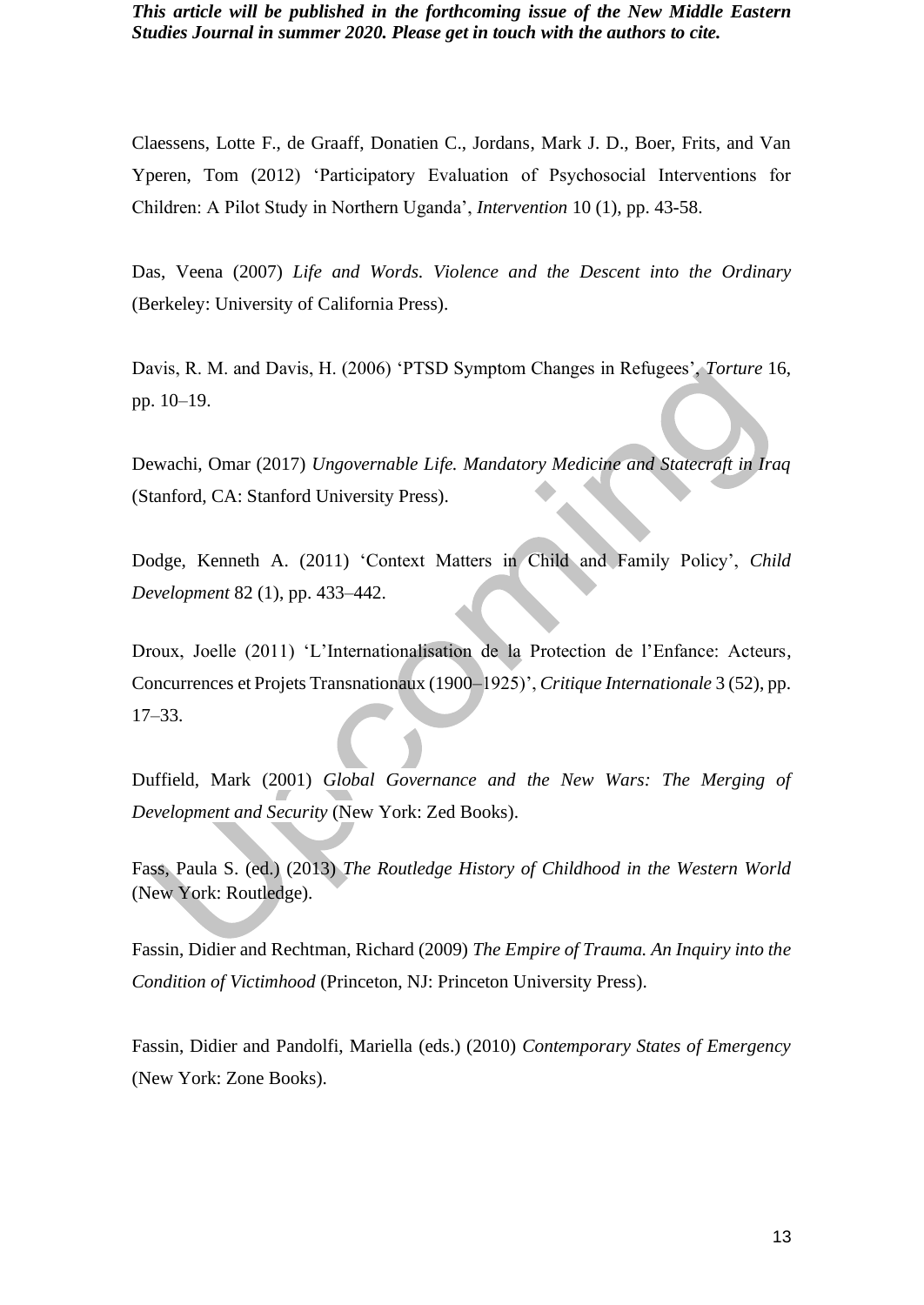Giordano, Francesca, Boerchi, Diego, Hurtubia, Veronica, Maragel, Michel, Koteit, Wissam, Yazbek, Lama and Castelli, Cristina (2014) 'Risk and Protection in Mental Health among Syrian Children Displaced in Lebanon' in *Proceedings of the Second World Congress of Resilience: from Person to Society*, eds. Monduzzi Editore International Proceedings Division (Timisoara, Romania), pp. 703-712.

Hamilton, Alexander, Foster, Charlie and Richards, Justin (2016) 'A Systematic Review of Mental Health Impacts of Sport and Physical Activity Programmes on Adolescents in Post-Conflict Settings', *Journal of Sport for Development* 4 (6), pp. 44–59.

Hanafi, Sari (2012) 'Enclaves and Fortressed Archipelago: Violence and Governance in Lebanon's Palestinian Refugee Camps', in Are Knudsen and Michael Kerr (eds.) *Lebanon after the Cedar Revolution* (Oxford: Oxford University Press), pp. 105–121.

Hart, Jason (2008) 'Children's Participation and International Development: Attending to the Political', *International Journal of Children's Rights* 16 (3), pp. 407-418.

Hart, Jason (2014) 'Children and Forced Migration', in Elena Fiddian-Qasmiyeh, Gil Loescher, Katy Long and Nando Sigona (eds.) *The Oxford Handbook of Refugee and Forced Migration Studies* (Oxford: Oxford University Press), online version.

Heissler, Karin (2012) 'Children's Migration for Work in Bangladesh: The Policy Implications of Intra-Household Relations', *Development in Practice* 22 (4), pp. 498-509.

Henricks, Thomas S. (2006) *Play Reconsidered: Sociological Perspectives on Human Expression* (Urbana, IL: University of Illinois Press).

Janmyr, Maja (2016) *The Legal Status of Syrian Refugees in Lebanon*, Working Paper 33, AUB Policy Institute.

Jenks, Chris (1996) *Childhood* (New York: Routledge).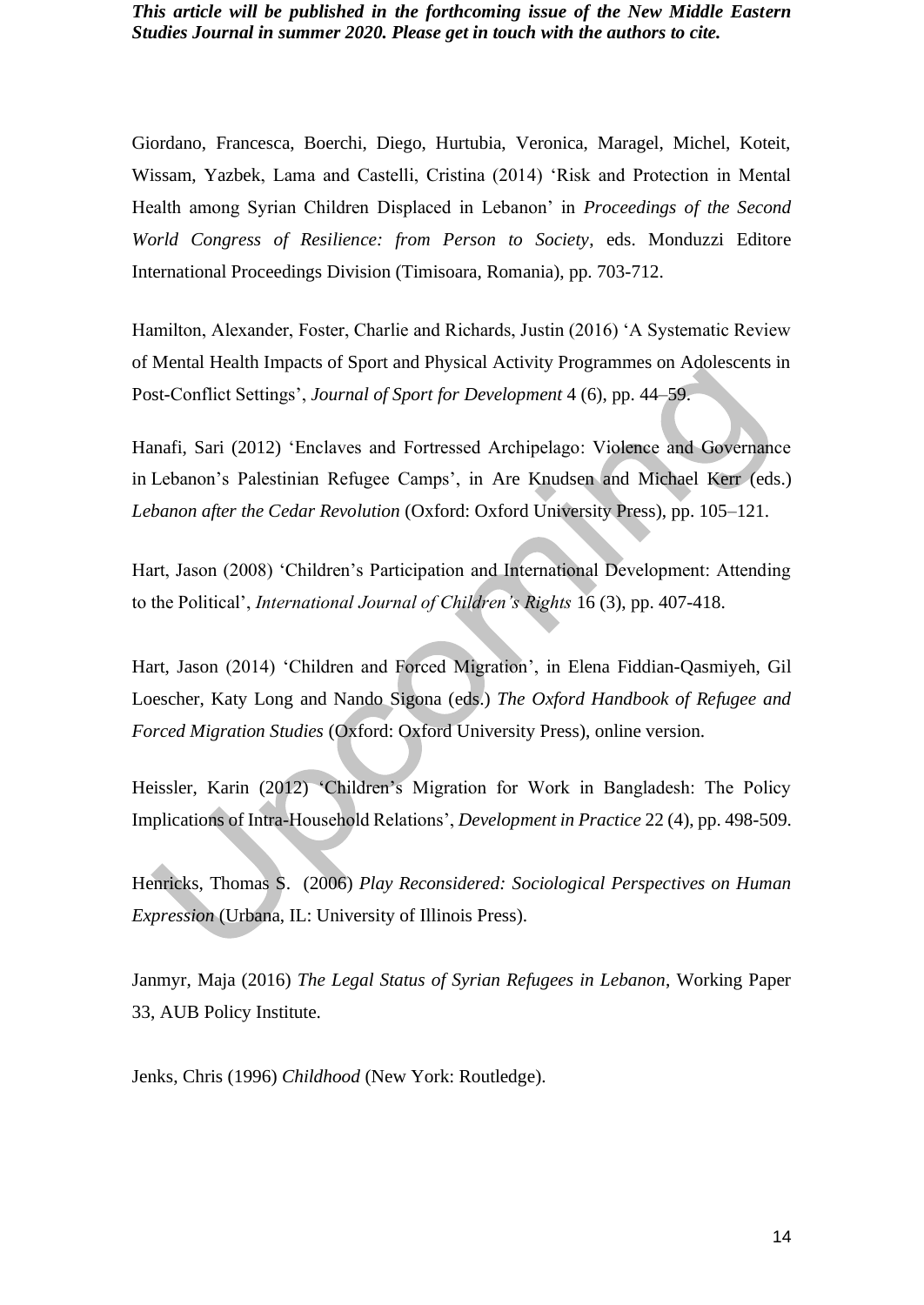Karam, Elie, Mneimneh, Zeina, Dimassi, Hani, Fayyad, John A., Karam, Aimee N., Nasser, Soumana C., Chatterji, Somnath and Kessler, Ronald C. (2008) 'Lifetime Prevalence of Mental Disorders in Lebanon: First Onset, Treatment and Exposure to War', *PLoS Medicine* 5 (4), pp. 579–586.

Key, Ellen (1909) *The Century of the Child* (New York: G. P. Putnam's Sons).

Kleinman, Arthur (1995) *Writing at the Margin* (Berkeley, CA: University of California Press).

Knudsen, Are (2018) 'Decade of Despair: The Contested Rebuilding of the Nahr al-Bared Refugee Camp, Lebanon, 2007–2017', *Refuge* 34 (2), pp. 135–149.

Lyras, Alexis and Welty Peachey, Jon (2011) 'Integrating Sport-for-Development Theory and Praxis', *Sport Management Review* 14 (4), pp. 311–326.

Marshall, Dominique (2002) 'Humanitarian Sympathy for Children in Times of War and the History of Children's Rights, 1919–1959', in J. Marten (ed.) *Children and War: A Historical Anthology* (New York: New York University Press), pp. 184-199.

Moghnie, Lamia (2017) 'The Violence We Live in: Reading and Experiencing Violence in the Field', *Contemporary Levant* 2 (1), pp. 24–36.

Montgomery, Edith and Foldspang, Anders (2008) 'Traumatic Experience and Sleep Disturbance in Refugee Children from the Middle East', *European Journal of Public Health* 11 (1), pp. 18–22.

Myers, William and Bourdillon, Michael (2012) 'Introduction: development, children and protection', *Development in Practice* 22 (4), pp. 433-447.

Nilan, Pam (2011) 'Youth Sociology Must Cross Cultures', *Youth Studies Australia* 30 (3), pp. 20-26.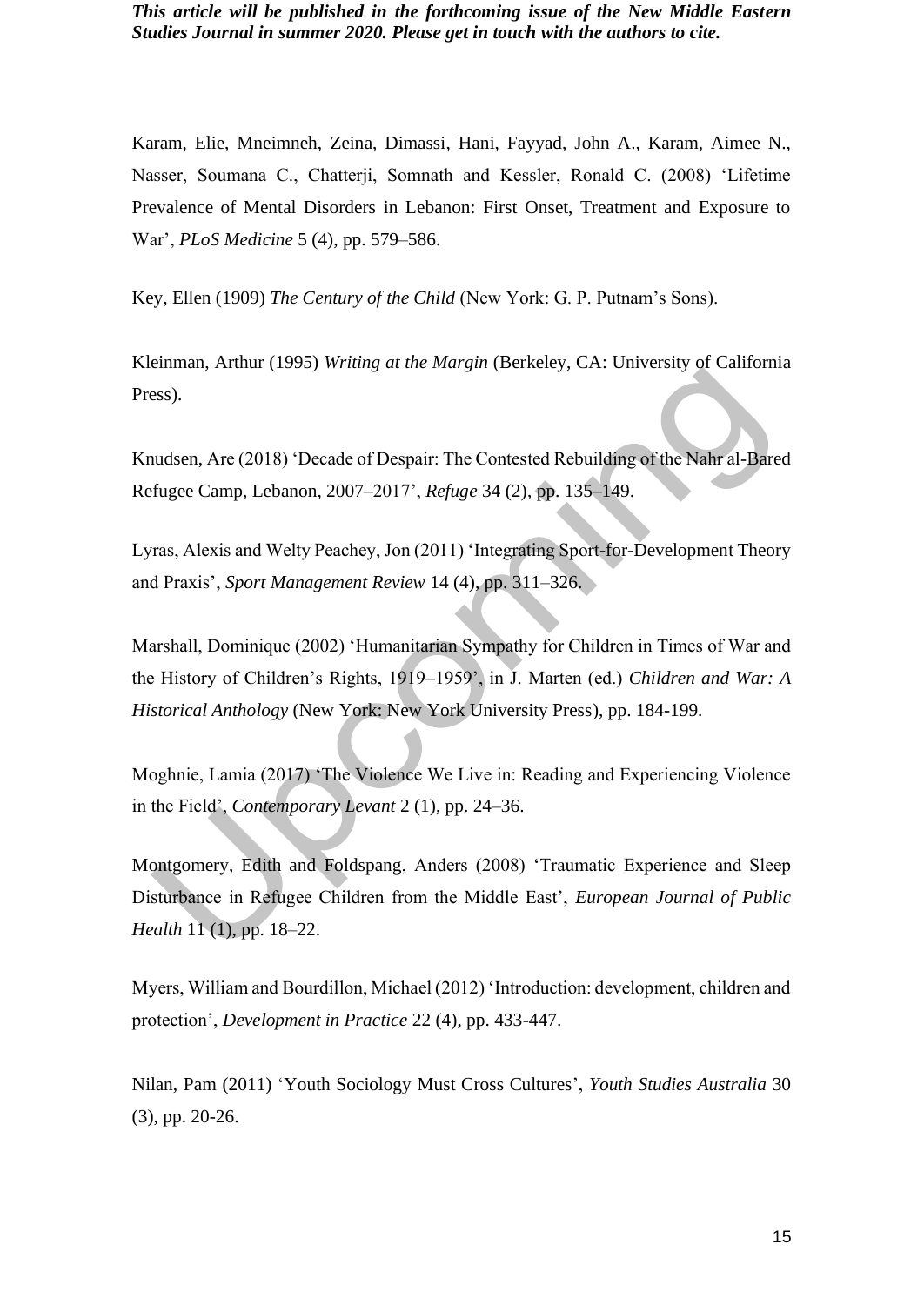Ophir, Adi (2010) 'The Politics of Catastrophization. Emergency and Exception', in Didier Fassin and Mariella Pandolfi (eds.) *Contemporary States of Emergency* (NY: Zone Books), pp. 59-88.

Pace, Michelle and Sen, Somdeep (2018) *Syrian Refugee Children in the Middle East and Europe. Integrating the Young and Exiled* (London: Routledge).

Pandolfi, Mariella (2000) 'The Humanitarian Industry and the Supra-Colonialism in the Balkan Territories', (paper presented at the Seminar in Postcoloniality, Subjectivity and Lived Experience, Friday morning seminar on Medical Anthropology and Cultural Psychiatry in Boston, MA, Harvard University).

Pupavac, Vanessa (2005) 'Human Security and the Rise of Global Therapeutic Governance', *Conflict, Security and Development* 5 (2), pp. 161–181.

Richards, Justin, Foster, Charlie, Townsend, Nick and Bauman, Adrian (2014) 'Physical Fitness and Mental Health Impact of a Sport-for-Development Intervention in a Post-Conflict Setting: Randomised Controlled Trial Nested within an Observational Study of Adolescents in Gulu, Uganda', *BMC Public Health* 14 (1), pp. 1–13.

Rosen, David M. (2005) *Armies of the Young: Child Soldiers in War and Terrorism* (Camden, NJ: Rutgers University Press).

Schulenkorf, Nico (2017) 'Managing Sport-for-Development. Reflections and Outlook', *Sport Management Review* 20 (3), pp. 243–251.

Seurat, Michel (2012) *Syrie. L'Etat de Barbarie* (Paris: PUF).

El Shakry, Omnia (1998) 'Schooled Mothers and Structured Play', in Lila Abu-Lughod (ed.) *Remaking Women: Feminism and Modernity in the Middle East* (Princeton: Princeton University Press), pp. 126-170.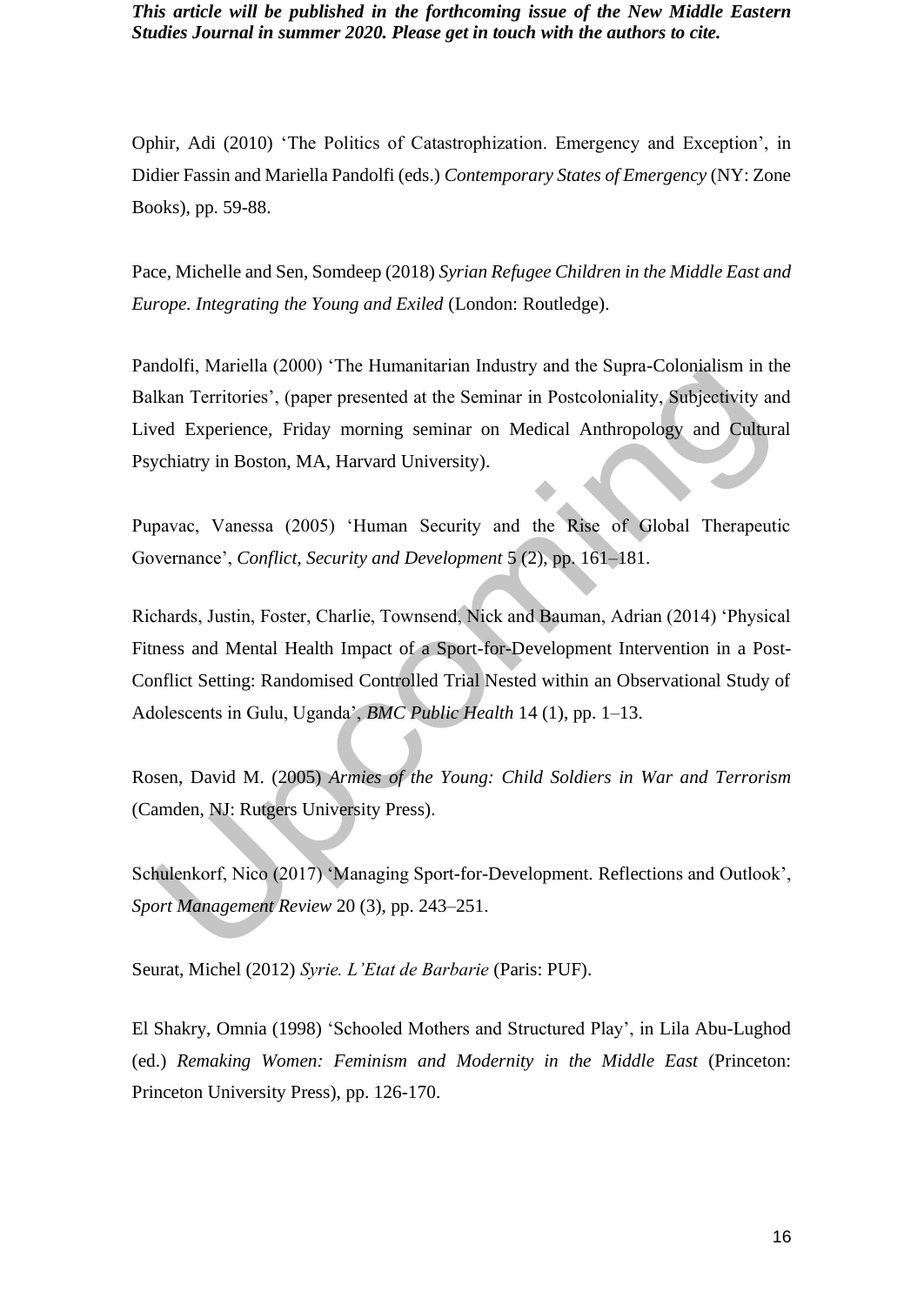Soykoek, Seval, Mall, Volker, Nehring, Ina, Henningsen, Peter and Aberl, Sigrid (2017) 'Post-Traumatic Stress Disorder in Syrian Children of a German Refugee Camp', *The Lancet* 389 (10072), pp. 903–904.

Sugden, John P. (1991) 'Belfast United: Encouraging Cross-Community Relations through Sport in Northern Ireland', *Journal of Sport and Social Issues* 15 (1), pp. 59-80.

Summerfield, Derek (1995) 'Addressing Human Response to War and Atrocity: Major Challenges in Research and Practices and the Limitations of Western Psychiatric Models', in Rolf J. Kleber, Charles R. Figley and Berthold P. Gersons (eds.) *Beyond Trauma. Cultural and Societal Dynamics* (New York City: Springer-Verlag), pp. 187- 212.

Summerfield, Derek (1999) 'A Critique of Seven Assumptions Behind Psychological Trauma Programs in War-Affected Areas', *Social Science and Medicine* 48 (10), pp. 1449–1462.

Ticktin, Miriam (2015) 'The Problem with Humanitarian Borders. Toward a New Framework of Justice', Public Seminar (blog). 18 September 2015, [http://www.publicseminar.org/2015/09/the-problem-with-humanitarian](http://www.publicseminar.org/2015/09/the-problem-with-humanitarian-borders/#.WaaiWtMjHox)[borders/#.WaaiWtMjHox.](http://www.publicseminar.org/2015/09/the-problem-with-humanitarian-borders/#.WaaiWtMjHox)

Twum-Danso Imoh, Afua and Ame, Robert (eds.) (2013) *Childhoods at the Intersection of the Local and the Global* (Basingstoke: Palgrave Macmillan).

UNHCR (2016) 'Children and armed conflict', *Report of the Secretary-General, General Assembly*, 70th Session, 20 April, 2016, pp. 24–26, [http://www.un.org/ga/search/view\\_doc.asp?symbol=s/2016/360&referer=/english/&Lan](http://www.un.org/ga/search/view_doc.asp?symbol=s/2016/360&referer=/english/&Lang=E)  $g=$  $E$ .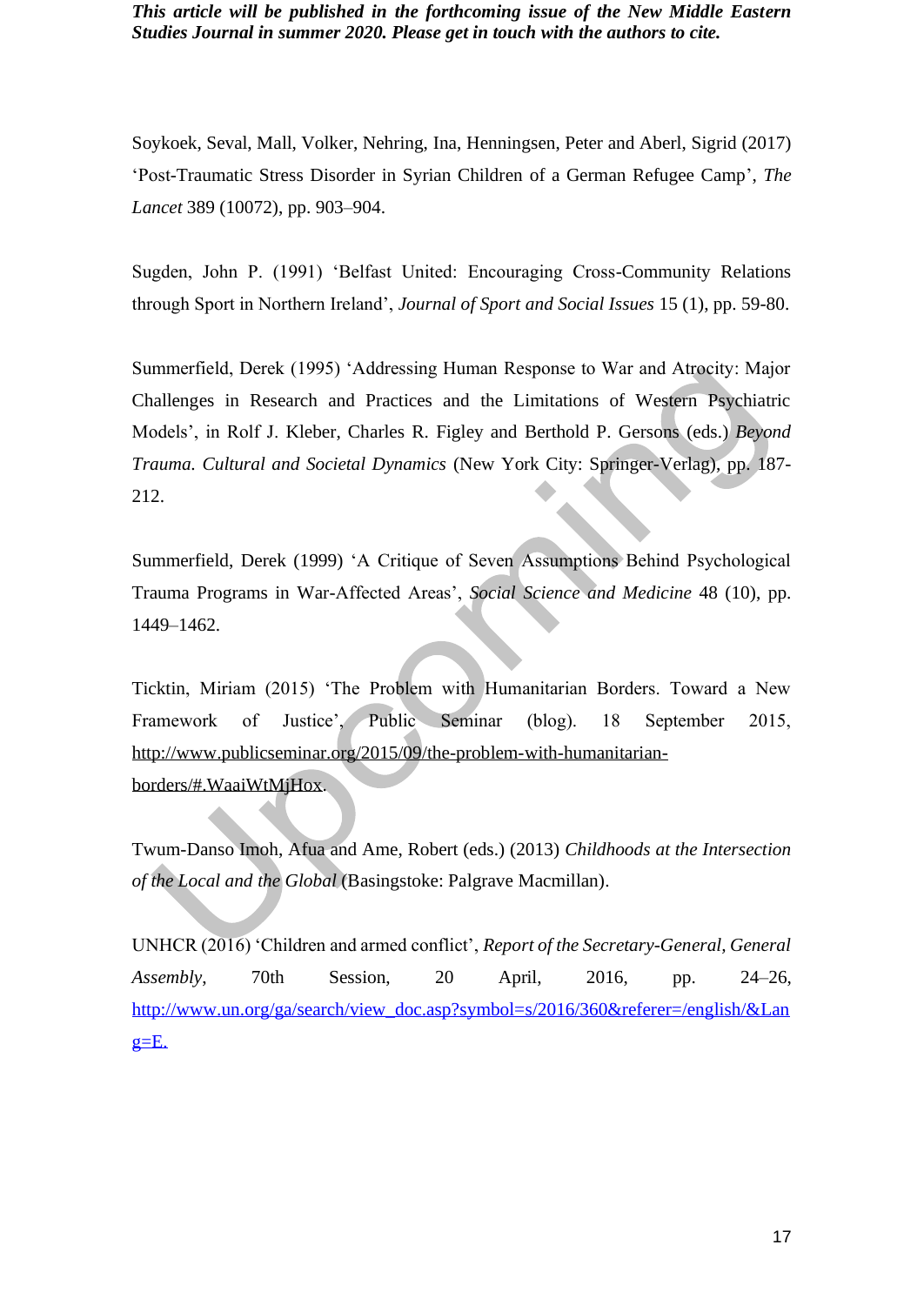UNICEF (2016) 'The State of the World's Children. A Fair Chance for Every Child', *UNICEF 70 Years for Every Child*. June 2016, [https://www.unicef.org/publications/files/UNICEF\\_SOWC\\_2016.pdf.](https://www.unicef.org/publications/files/UNICEF_SOWC_2016.pdf)

Van Ommering, Erik (2017) 'Conflicts in Children's Everyday Lives. Fresh Perspectives on Protracted Crisis in Lebanon', *Anthropology of the Middle East* 12 (1), pp. 52-70.

War Child Holland (2016) 'War Child: Working Together for Positive Change', *War Child Holland Annual Report*. [https://2016.annualreportwarchild.org.](https://2016.annualreportwarchild.org/)

Warren Singer, Peter (2005) *Children at War* (New York: Pantheon).

Wick, Livia (2011) 'The Practice of Humanitarianism: A Village Birthing Clinic in Palestine', *Global Public Health* 6 (5), pp. 534–546.

Zelizer, Viviana (1985) *Pricing the Priceless Child: The Changing Social Value of Children* (New York: Basic Books).

Zenker, Olaf and Kumoll, Karsten (eds.) (2010) *Beyond Writing Culture. Current Intersections of Epistemologies and Representational Practices* (New York: Berghahn Books).